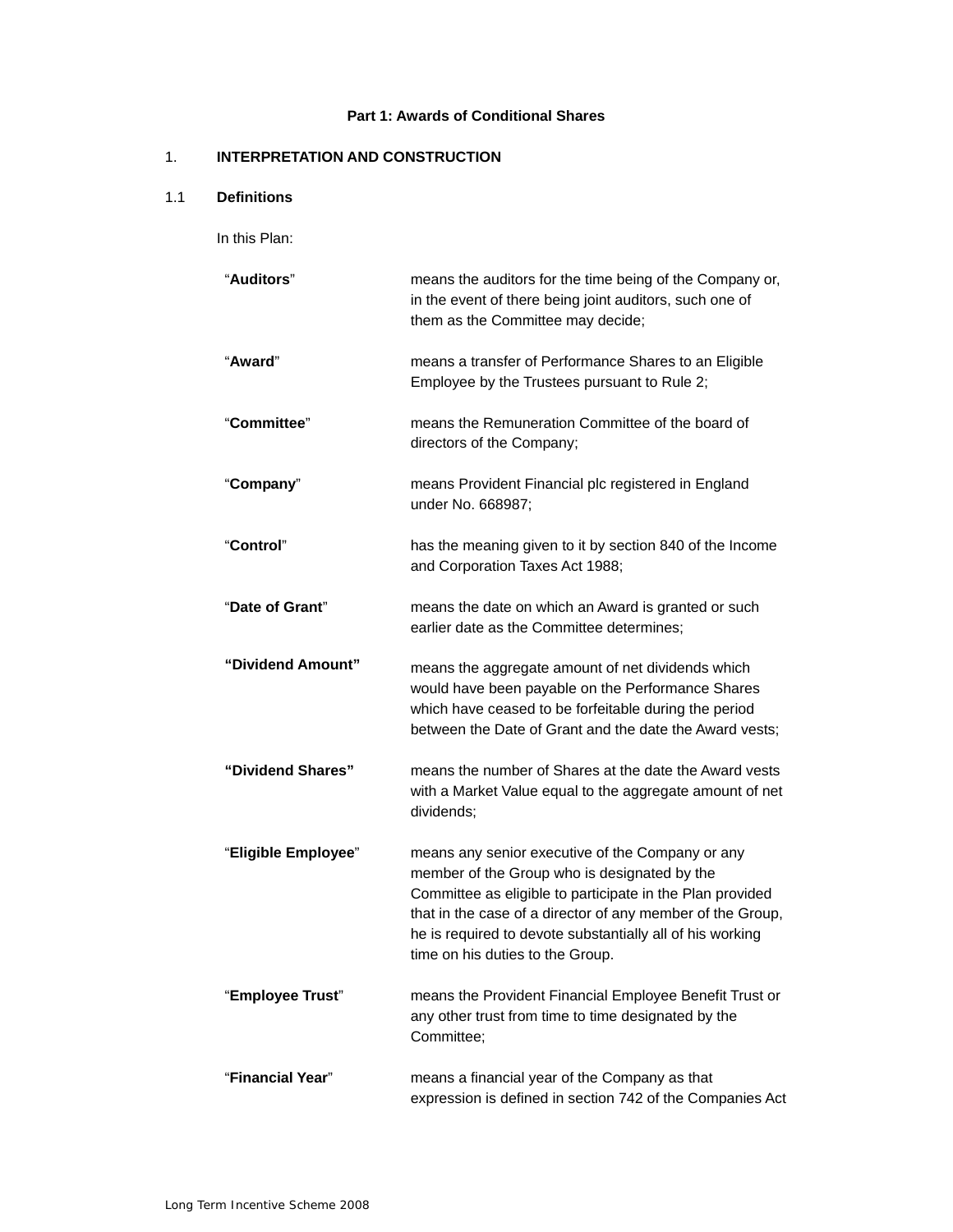| "Group"              | means the Company and its Subsidiaries, and "member<br>of the Group" shall be construed accordingly;                                                                                                                                                                                            |
|----------------------|-------------------------------------------------------------------------------------------------------------------------------------------------------------------------------------------------------------------------------------------------------------------------------------------------|
| "Market Value"       | means such value of a Share as the Committee may<br>determine being not less than the closing price at which a<br>Share may be bought on the relevant date as shown in<br>the Official List of the London Stock Exchange;                                                                       |
| "Participant"        | means the holder of an Award or, where the context<br>admits or requires, his personal representatives;                                                                                                                                                                                         |
| "Performance Shares" | means the Shares over which an Award has been granted<br>and which are subject to forfeiture on the terms of this<br>Plan;                                                                                                                                                                      |
| "Performance Target" | means the performance target determined by the<br>Committee in respect of the Award;                                                                                                                                                                                                            |
| "Plan"               | means this plan in its present form or with and subject to<br>any amendment to it for the time being in force;                                                                                                                                                                                  |
| "Restricted Period"  | means in relation to an Award, the period starting with the<br>Date of Grant and ending on the Vesting Date or the date<br>the Award lapses as the case may be;                                                                                                                                 |
| "Rules"              | means the rules of this Plan;                                                                                                                                                                                                                                                                   |
| "Shares"             | means fully-paid Ordinary Shares in the capital of the<br>Company;                                                                                                                                                                                                                              |
| "Subsidiary"         | has the meaning given to it by section 736 of the<br>Companies Act 1985;                                                                                                                                                                                                                        |
| "Trustees"           | means the trustees of the Employee Trust from time to<br>time;                                                                                                                                                                                                                                  |
| "Vesting Date"       | means, in relation to any Award, the date specified by the<br>Committee at the Date of Grant but for the avoidance of<br>doubt being no earlier than the third anniversary of the<br>Date of Grant, and no later than the day immediately<br>before the fifth anniversary of the Date of Grant; |

# 1.2 **Construction**

1.2.1 Where the context so admits, any reference in these Rules:

2

1985;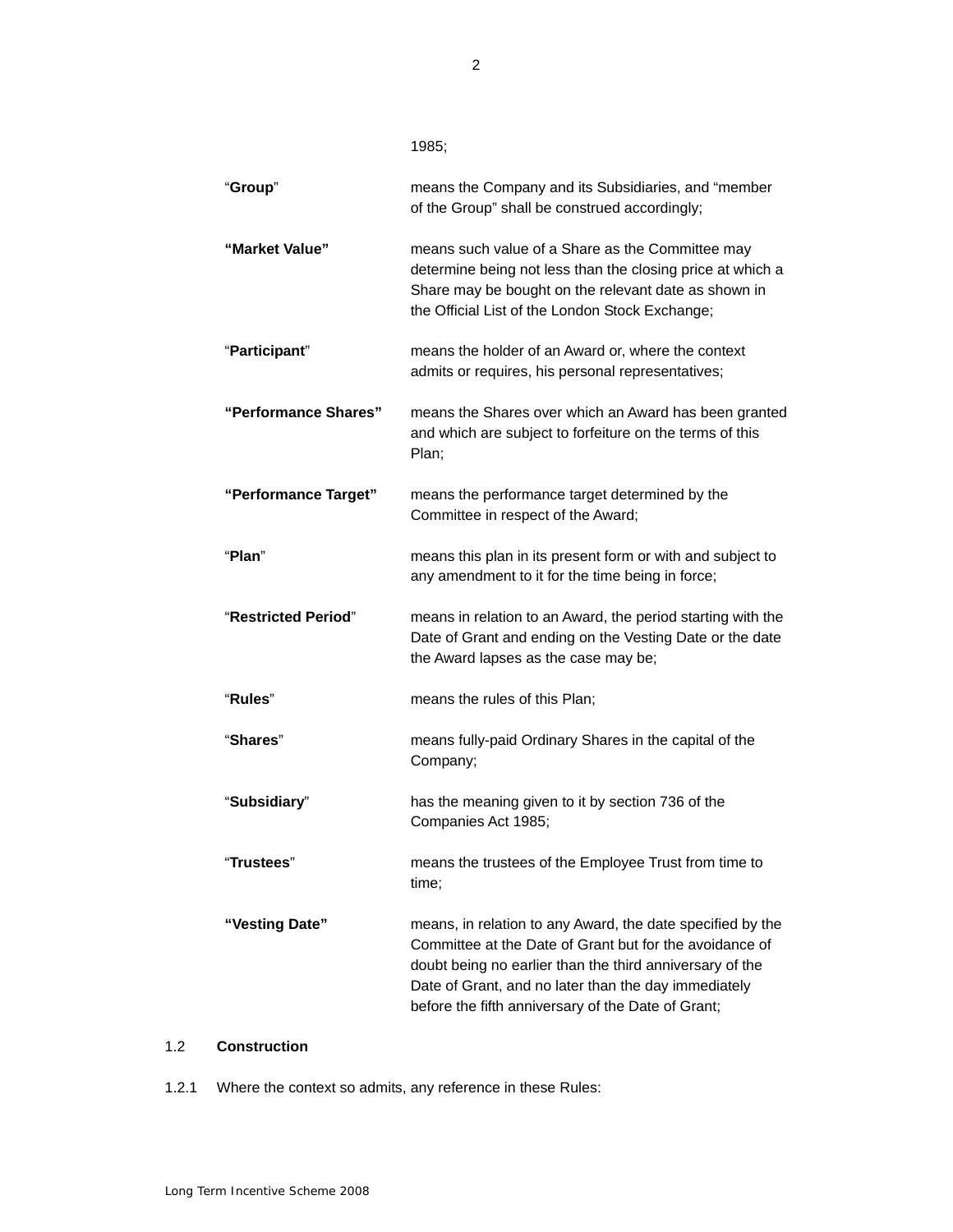- (i) to the singular number shall be construed as if it referred also to the plural number and vice versa,
- (ii) to the masculine gender shall be construed as though it referred also to the feminine gender, and
- (iii) to a statute or statutory provision shall be construed as if it referred also to that statute or statutory provision as for the time being amended or re-enacted.
- $1.2.2$ The headings to the Rules are for reference purposes only and shall not affect the meaning or construction of the Rules.

### 1.3 **Governing law**

 This Plan and any Award granted under it are governed by, and must be construed in accordance with, English law.

### 2. **GRANT OF PARTICIPATION**

### 2.1 **Invitation to participate**

- $2.1.1$  Financial Year. In so doing, the Committee must ensure that the Plan is not operated at any time, or in any circumstances, when to do so would contravene the provisions of the Criminal Justice Act 1993, the Company's share dealing code, the Listing Rules of The Committee shall decide whether or not to operate the Plan in respect of any The Financial Services Authority or any other applicable laws or regulations.
- invite such of the Eligible Employees as it determines in its absolute discretion and who have entered into an agreement under which they agree to comply with the restrictions set out in Rule 4 (Restricted Period) in such form as the Committee, determines to participate in such manner and by such date as the Committee may specify. The Committee shall make recommendations to the Trustees concerning the manner in 2.1.2 If the Committee decides to operate the Plan in relation to any Financial Year, it shall which each Eligible Employee shall participate in the Plan.
- 2.1.3 The Committee shall, except in exceptional circumstances, only make invitations to results for any period. The first invitations shall be issued within six weeks of the Plan's Eligible Employees in the six weeks following the announcement of the Company's establishment.

### 2.2 **Grant of Awards**

 $2.2.1$  procure that there is transferred to each Eligible Employee (but only if such Eligible participation in the Plan) the beneficial interest in his Performance Shares comprised in On, or as soon as reasonably practicable after, the Date of Grant, the Trustees may (after considering a recommendation to do so made by the Committee) transfer, or Employee has indicated in response to an invitation that he wishes to be considered for the Award, subject to the terms of the Plan.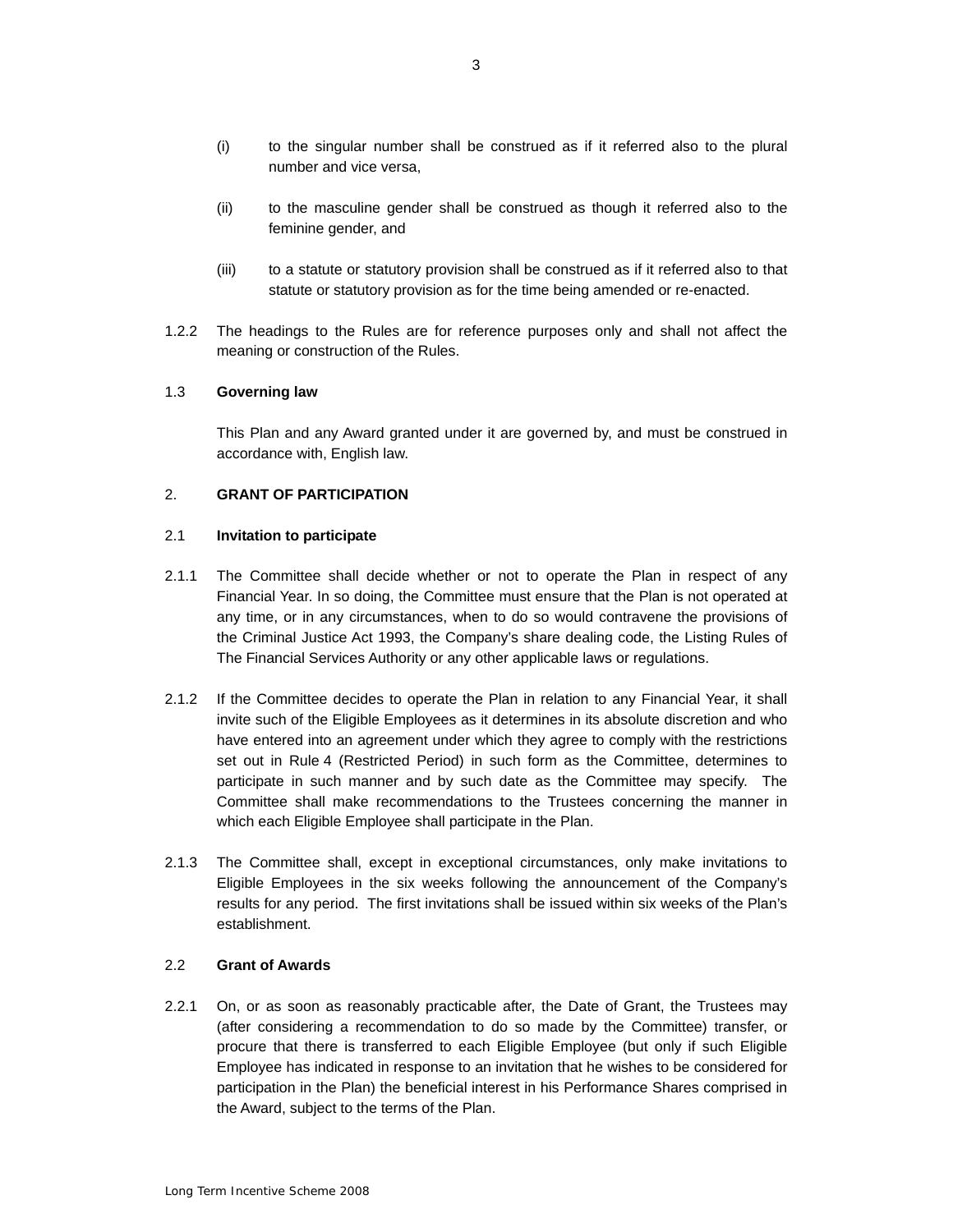- of Grant, issue to each Eligible Employee to whom an Award has been granted an 2.2.2 The Committee (on behalf of the Trustees) must, as soon as practicable after the Date award certificate in the form set out in Appendix A to these Rules (or in such other form as the Committee may from time to time decide).
- 2.2.3 If any award certificate becomes worn out, defaced, destroyed or lost, the Committee must replace it on such evidence being provided, and on such terms, as the Committee may determine.

### 2.3 **Individual Limit**

 that the total Market Value of the Performance Shares under the Award when added to the total Market Value of Shares granted to the individual in the same financial year of the Company does not exceed 150% of the individual's basic annual salary (excluding Committee may apply a limit of twice the individual's annual salary. 2.3.1 Except as set out below, each Award must be limited, and must therefore take effect, so bonuses, commissions and benefits in kind). In exceptional circumstances the

## 2.4 **Performance Target**

- the Performance Target must be set out or referred to in the award certificate but, in the absence of any contrary decision by the Committee at the time of grant, shall be those 2.4.1 The Trustees must make each Award subject to a Performance Target. The full terms of set out in Appendix C.
- 2.4.2 Upon the occurrence of such event or events as a result of which the Committee consider it fair and reasonable to do so, the Committee may change the Performance Target either materially easier or more difficult to achieve than it was immediately before the event in question. The power to change includes both the power to adjust and the Target. The change must not, however, have the effect of making the Performance power to impose a new Performance Target.

## 3. **VESTING**

## 3.1 **Vesting and Performance Target**

- 3.1.1 Notwithstanding any other Rule, but subject to Rule 3.1.2, a Participant's Award shall be been satisfied. The Committee shall determine whether and to what extent the Performance Target has been satisfied. forfeited at the Vesting Date if and to the extent that the Performance Target has not
- 3.1.2 Where a Participant's Award vests prior to the Vesting Date then,
	- (i) except where the Participant dies, the Performance Target shall be applied over the period starting at the Date of Grant and ending (a) in the case of cessation of employment of the Participant at the end of the relevant period for measurement of the Performance Target or, (b) if the Award vests pursuant to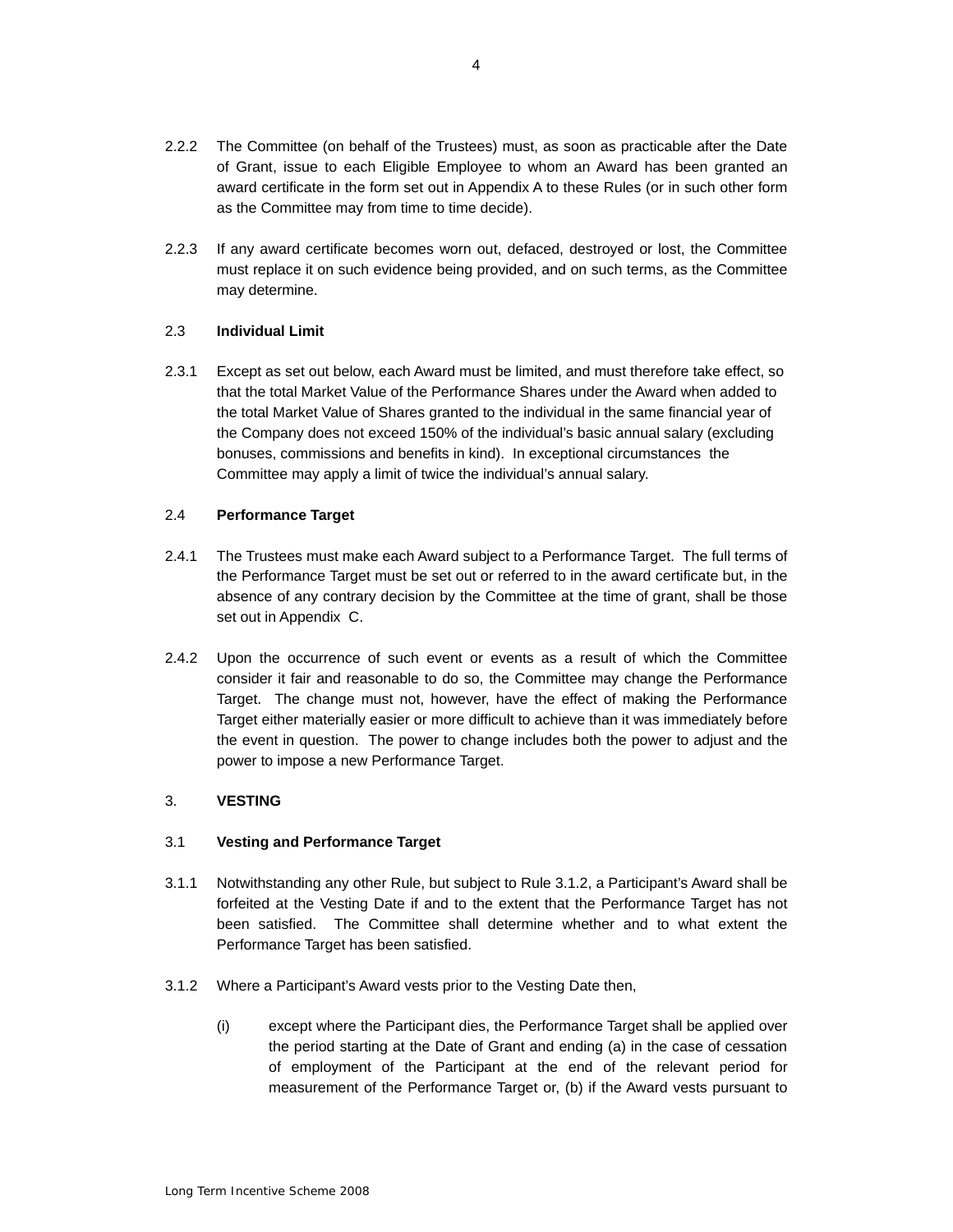Rule 6 (Change in Control and Liquidation), the date when the Award first vests; and

- $(ii)$  Performance Shares calculated using the following formula (rounded down to if the Performance Target is satisfied or where the Participant dies, then the number of Performance Shares which will vest shall be the number of the nearest whole number):
	- A x B 36

 where A equals the number of Performance Shares which vest reflecting the extent to which the Performance Target has been satisfied pursuant to (i) above; and B equals the number of complete months between the Date of Grant and the date the Participant's Award vests subject to a maximum of 36.

 Any Performance Shares which do not vest under this Rule 3.1.2 shall be forfeited immediately, except as otherwise expressly provided in Rule 6.

### 3.2 **Forfeiture of Awards**

- 3.2.1 If an Award is forfeited under any Rule it may not vest under any other Rule.
- preceding the fifth anniversary of the Date of Grant of that Award. 3.2.2 Any Award to the extent unvested shall in any event be forfeited on the day immediately
- 3.2.3 On the forfeiture of any Award, the Company may transfer the Performance Shares in respect of which the Award has lapsed to the Trustees, or any other person who they nominate, provided that such person is a beneficiary of the Employee Trust.

### 3.3 **Model Code**

 Following the vesting of an Award, a Participant may not deal with his Shares which are director or employee of the Company is in contravention of the Model Code on share the subject of that Award at any time when the acquisition or disposal of securities by a dealing of the UK Listing Authority.

#### 3.4 **Procedure on Vesting**

 Awards vest pursuant to these Rules, the Company must send to the Participant the share certificate or other document of title for the relevant number of Performance Shares which it has previously been holding to his order and either the related Dividend Shares or payment of the Dividend Amount and the signed but undated stock transfer Subject to Rule 7 (Withholding obligations), within 30 days of the date on which the form shall be destroyed.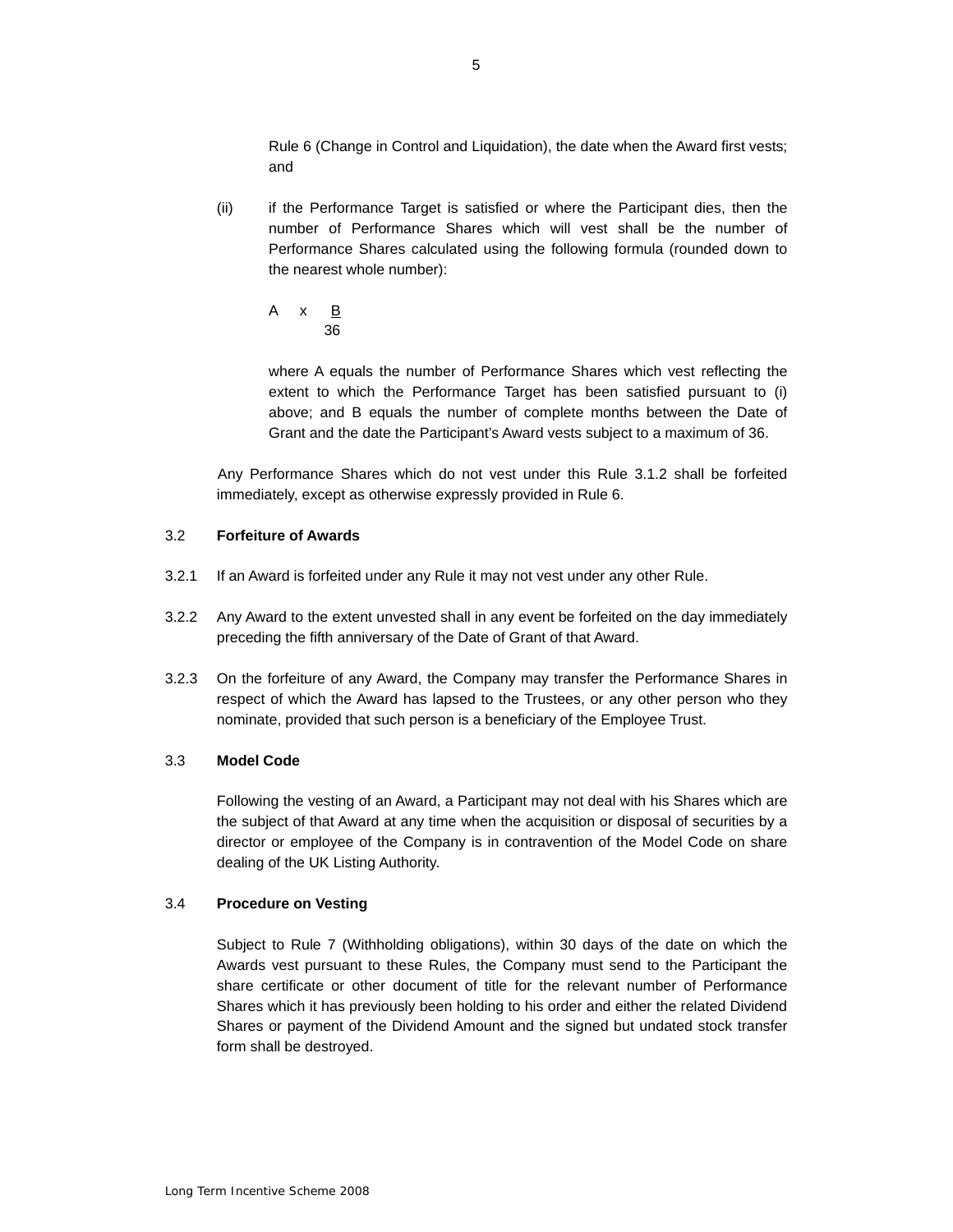### **4. RESTRICTED PERIOD**

### 4.1 **Obligation on Participant**

 During the Restricted Period the Participant shall be absolutely and beneficially entitled to the Shares which are the subject of the Award. However, until the Vesting Date, the Participant agrees that he shall:

- the relevant share certificate or document of title in respect of such Shares together deposit with the Company (or such other person as is nominated by the Company) with a signed but undated stock transfer form;
- in the event of the Performance Shares being forfeited, authorise the Company to transfer such shares to the Trustees or any other person who it nominates provided that such person is a beneficiary of the Trust;
- not assign, transfer or charge his Performance Shares which are the subject of the Award, or of any interest in them at any time during the Restricted Period;
- • not assign, transfer or charge any value which he receives in respect of his Performance Shares which are the subject of the Award which shall itself be treated as forming part of the Performance Shares;
- • irrevocably waive any dividend that would otherwise be payable on the Performance Shares; and
- be bound by the Rules of this Plan and, in particular but without limitation, to the circumstances in which some or all of his Performance Shares will be forfeited.

 The Trustees and the Company may enter into such arrangements as they think fit in order to enforce the obligations of the Participant under the Rules.

### 5. **VESTING AND FORFEITURE OF AN AWARD**

#### 5.1 **Vesting of Awards**

 A Participant's Award will vest, in accordance with Rule 3.1.2 where applicable, in the Participant or, if deceased, in his personal representatives on the earliest of the following events:

- (a) the Vesting Date (to the extent that the Performance Target is satisfied);
- (b) the death of the Participant;
- (c) the Participant ceasing to be employed by any member of the Group in circumstances where Rule 5.3 applies; and
- $(d)$ in accordance with Rule 6 (Change of Control and liquidation).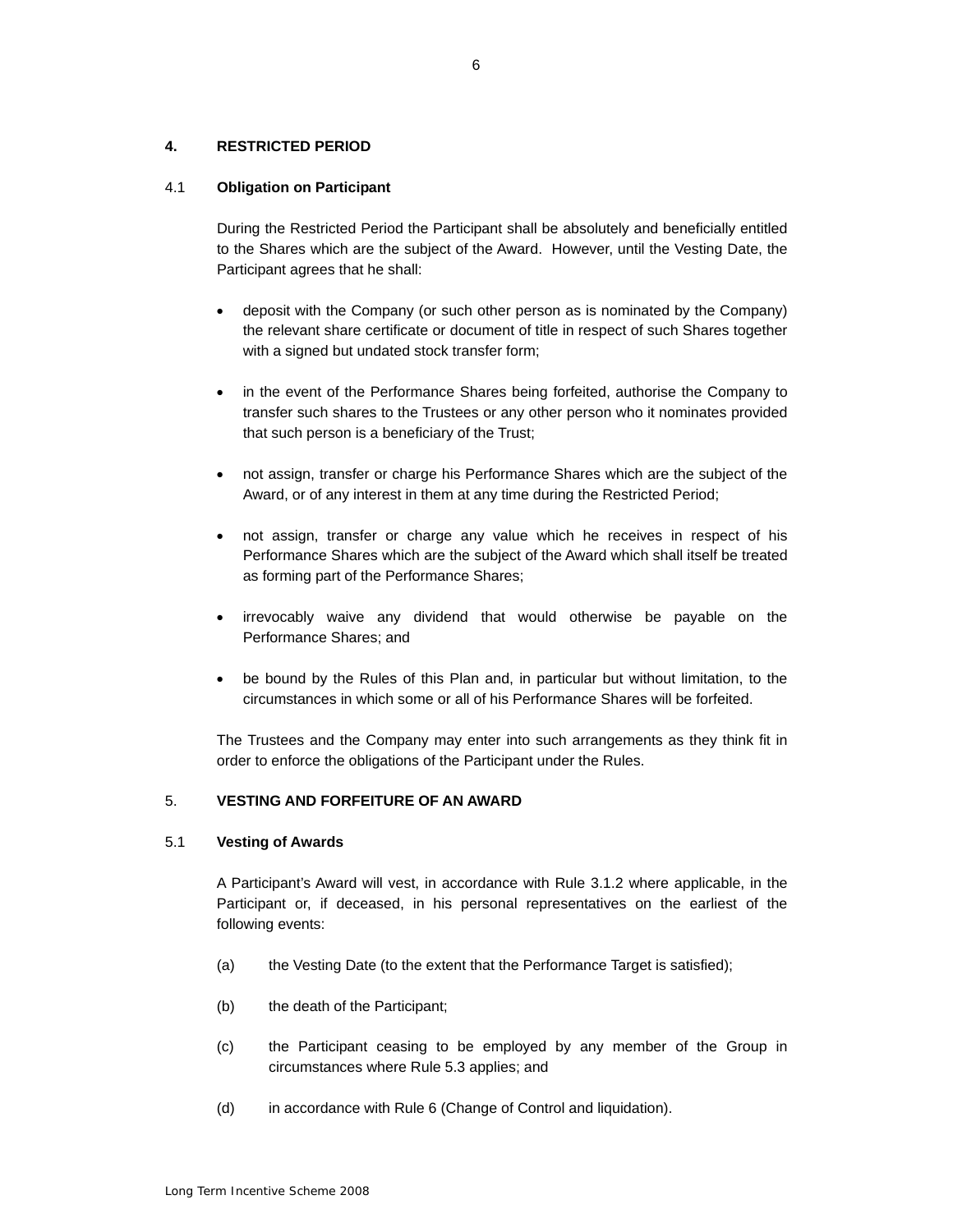### 5.2 **Cessation of employment - general**

- 5.2.1 Cessation of employment shall mean where a Participant's employment ceases either because he gives or is given notice terminating his employment with the Group or his employment with the Group otherwise terminates for any reason whatsoever.
- 5.2.2 A female Participant who has a right to return to work pursuant to the Employment Rights Act 1996, shall only cease to be employed within the Group from the time when she has not exercised and is no longer capable of exercising a right to return to work, pursuant to that Act.

### 5.3. **Cessation of employment - vesting of Awards**

This Rule 5.3 applies, subject to Rule 6.5, if the Participant ceases to be employed within the Group by reason of:

- (a) injury, ill-health or disability; or
- (b) redundancy (within the meaning of the Employment Rights Act 1996); or
- employed to a person other than a member of the Group; or (c) a transfer of the undertaking or part-undertaking in which the Participant is
- (d) the company by which the Participant is employed ceasing to be under the control of the Company; or
- (e) retirement at or after his normal retirement age, or with the consent of the Company, or in accordance with the terms of his contract, early retirement; or
- $(f)$ such other reason as the Committee may in its discretion approve.

#### 5.4 **Forfeiture of Awards**

 A Participant's Award will be forfeited immediately upon the earliest to happen of the following events:

- (a) the Participant being adjudicated bankrupt;
- (b) any breach or purported breach of Rule 8 (Non-transferability of Awards) below; or
- (c) on the cessation of employment, for reasons other than as set out in Rule 5.3 above.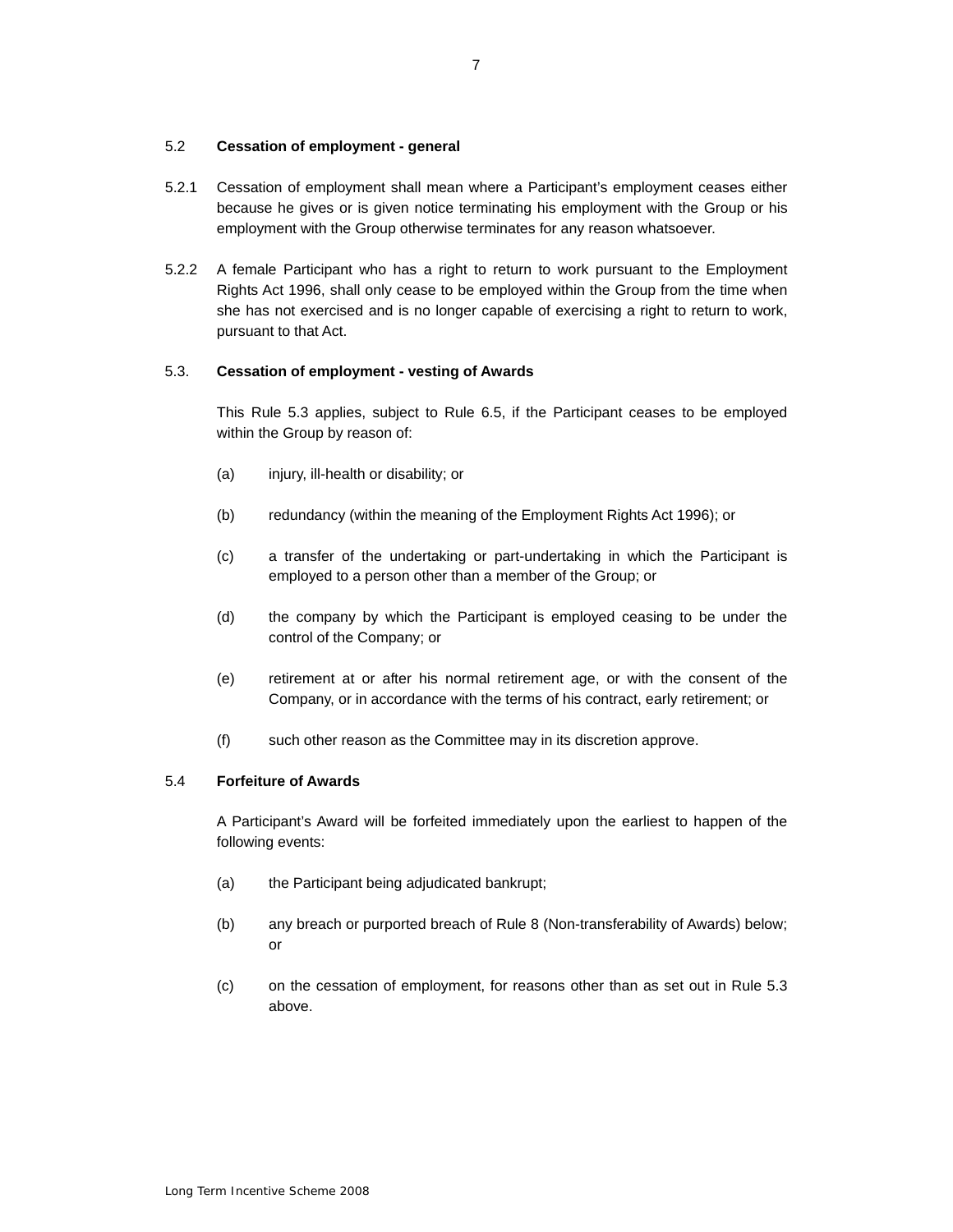### <span id="page-7-0"></span> 6. **CHANGE IN CONTROL AND LIQUIDATION**

### 6.1 **Change in Control**

- 6.1.1 Subject to Rule 6.5 this Rule 6.1 applies if any person (either alone or together with any person acting in concert with him):
	- (i) obtains Control of the Company, or
	- (ii) having such Control, makes a general offer to acquire all the Shares of the Company (other than those which are already owned by him and/or any person acting in concert with him).
- 6.1.2 Each Award shall vest, subject to Rules 3.1.2 and 6.4, on the date when the person obtains Control, or, as the case may be, makes the Offer.

### 6.2 **Scheme of arrangement**

- 1985 the court sanctions a compromise or arrangement between the Company and its members proposed for the purposes of, or in connection with, a scheme for the 6.2.1 Subject to Rule 6.5 this Rule 6.2 applies if under section 425 of the Companies Act reconstruction of the Company or its amalgamation with any other company or companies.
- 6.2.2 Each Award shall vest, subject to Rules 3.1.2 and 6.4, on the date upon which the compromise or arrangement is sanctioned by the courts.

#### 6.3 **Liquidation**

 6.3.1 Subject to Rule 6.5 if an effective resolution is passed or an order is made for the winding-up of the Company, each Award shall vest, subject to Rules 3.1.2 and 6.4, on the passing of the resolution.

### 6.4 **Discretion of Committee**

 Where an Award vests in accordance with the Rule 6, the Committee may determine that, having given full consideration to the performance achieved over the shorter period that the Award should vest to a greater extent than as set out in Rule 3.1.2.

### 6.5 **Overriding provision**

Notwithstanding the earlier provisions of this Rule or any other Rule, if:

- there is an arrangement whether implemented by the events referred to in this Rule 6 or otherwise (including, without limitation, a demerger by way of dividend) which will mean that either:
	- (i) the Company will be under the Control of another company; or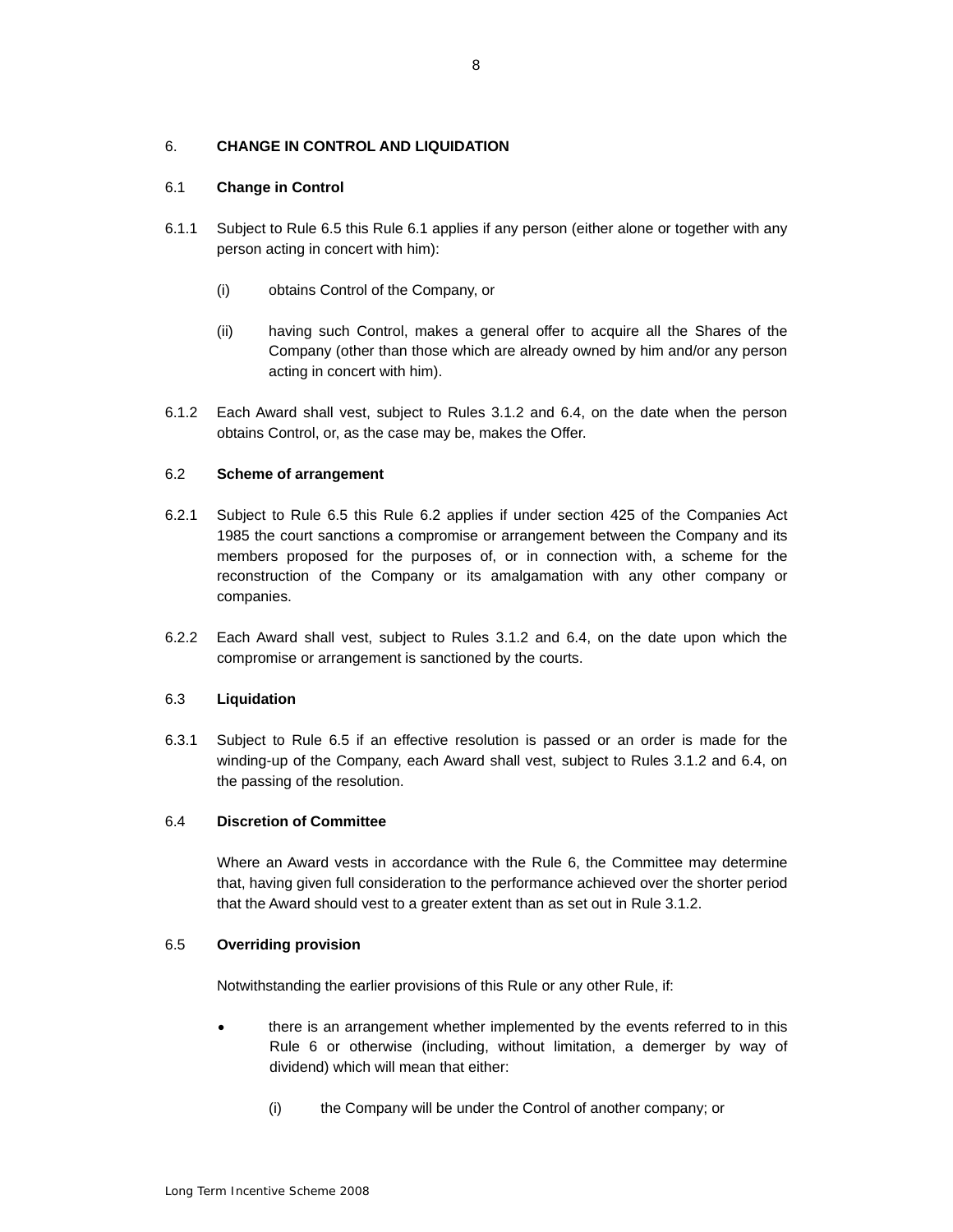- (ii) the Company's businesses will be separated so that they are owned by two or more companies; and
- <span id="page-8-0"></span> than 75% of the shares in that other company or in the case of (ii) above, the persons who own Shares in the Company immediately before the separation own more than 75% of the shares in each of the relevant companies in the case of (i) above, the persons who own Shares in the Company immediately before the change of Control will immediately afterwards own more immediately after the separation; and
- • Participants are to be offered substitute Awards (with or without performance targets),

then the Committee may at its absolute discretion determine that Unvested Awards will not vest.

### 7. **WITHHOLDING OBLIGATIONS**

### 7.1 **Application of Rule**

 vesting of his Award and his employer or former employer is liable to make a payment This Rule 7 applies if a Participant is liable to tax, duties or other amounts on the to the appropriate authorities on account of that liability.

### 7.2 **Authority to sell Shares**

 sale of sufficient of the Shares which are the subject of an Award so that the net proceeds of sale are as nearly as possible equal to, but not less than, the payment which the employer or former employer is required to pay to the appropriate authorities. It is a condition of the vesting of an Award that the Participant hereby authorises the The Company must account to the employer or former employer for the net proceeds of sale.

### 7.3 **Exclusion**

 to the satisfaction of his employer or former employer. This Rule 7 shall not apply, however, if the Participant makes alternative arrangements

### 7.4 **NIC Liability**

 grant or vesting of the Award or if the Participant must subsequently agree to do so or if This Rule applies if the Award has been granted subject to a condition that the Participant must reimburse any person for some or all of any NIC liability arising on the he has entered into an election to transfer some or all of that NIC liability to himself.

 paid) the appropriate authorities or agree to other arrangements approved by the Committee. If he does not do so within such a period as is specified by the Committee The Participant must either pay to that person the amount which it needs to pay (or has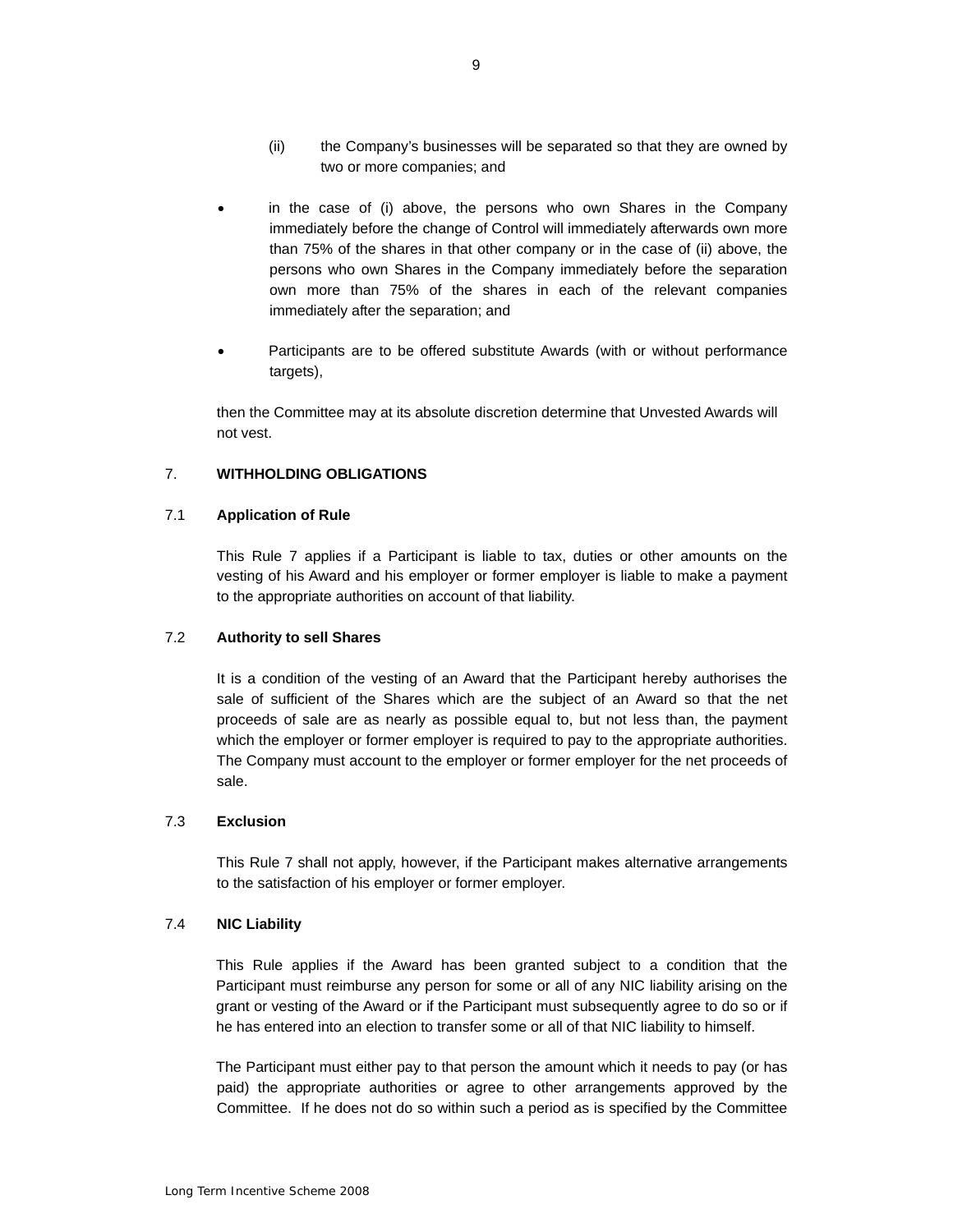<span id="page-9-0"></span> then, to the extent necessary to make sure that the Participant complies with his Shares to which he is entitled on the vesting of his Award and the payment of the net proceeds of sale to that person. obligations, he will be deemed to have authorised the disposal of some or all of the

### 8. **NON-TRANSFERABILITY OF AWARDS**

 accordingly, where a Participant during the Restricted Period transfers, assigns, charges, encumbers or otherwise alienates his Award or creates in favour of any third party any interest therein or, in any case, attempts so to do, or a bankruptcy order is Each Award is personal to the Participant and his personal representatives and, made in respect of him (or any similar event occurs under the laws of any other country), his Award shall be forfeited.

### 9. **LOSS OF OFFICE**

 the Group or his Award should be forfeited, he shall not be entitled to any compensation Participation in the Plan by a Participant is a matter entirely separate from, and shall not affect, his pension rights and terms of employment and, in particular (but without limitation), if a Participant shall for any reason cease to be employed by a member of by reference to the rights granted to, or the benefits capable of being received by, him under this Plan or for any loss or diminution in value of such rights or benefits.

### 10. **VARIATION OF CAPITAL**

 In the event of any capitalisation issue by the Company, or any offer or invitation made other variation of its share capital, the Performance Shares shall be treated in the same by way of rights, or any consolidation, subdivision or reduction of its share capital or any way as any other Shares and each Participant will be notified accordingly.

#### 11. **GENERAL**

#### 11.1 **Administration**

- 11.1.1 Save as otherwise provided in the Rules, the Plan shall be administered by the Committee.
- 11.1.2 The Committee may from time to time make and amend such regulations for the implementation and administration of the Plan as it thinks fit.
- 11.1.3 Any disputes regarding the interpretation of the Plan, and of the rights or obligations of any person under the Plan shall be determined by the Committee whose decision shall be final and binding on all persons.

#### 11.2 **Costs and expenses**

The costs of the preparation and operation of this Plan shall be borne by the Company.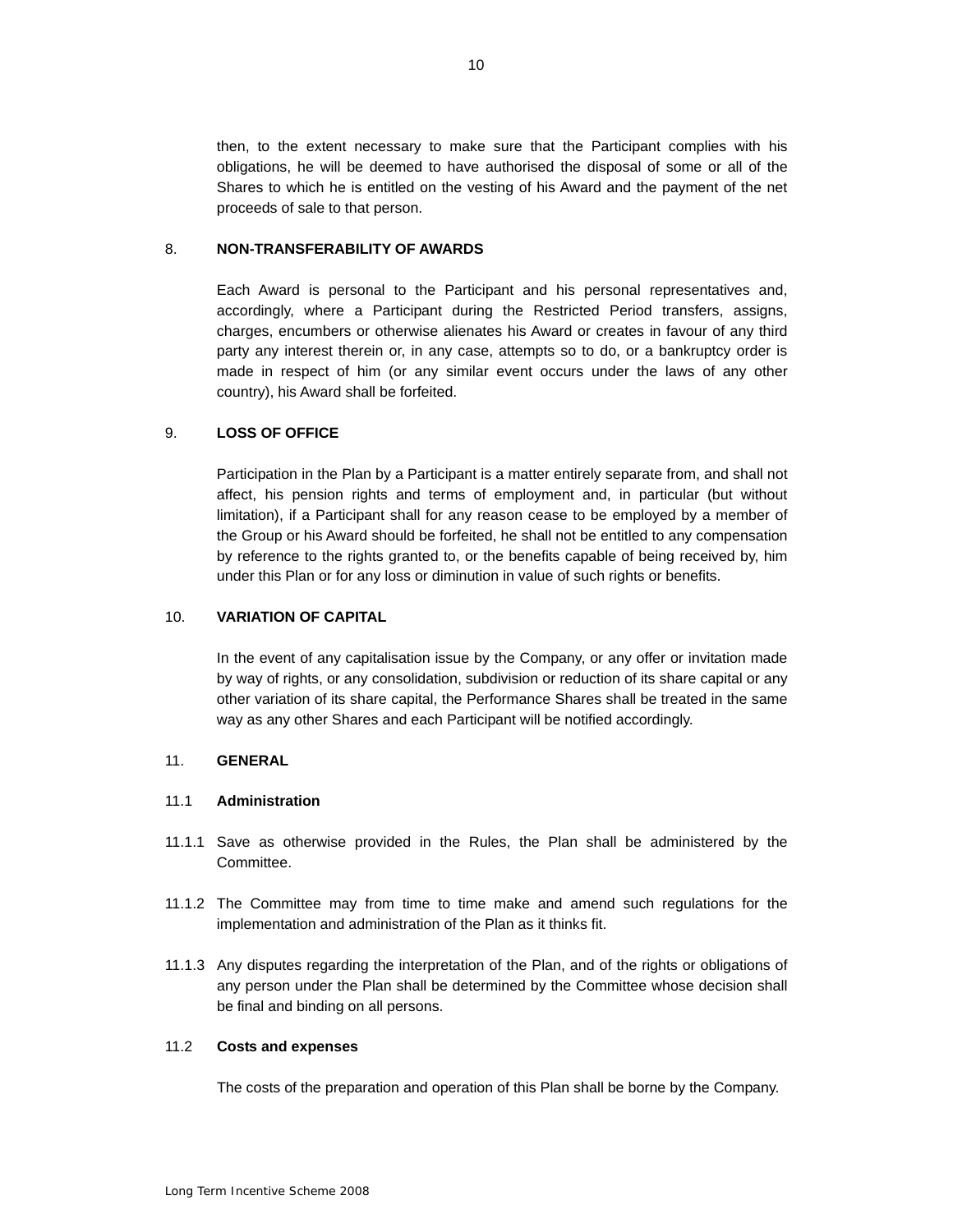#### <span id="page-10-0"></span>11.3 **Power of amendment**

- (unless at least 75% of the Participants in the Plan at that time have given their consent in writing to the amendment) or which would be to the advantage of Participants without the Company in general meeting will not be required for amendments which maintain or obtain favourable tax, exchange control, or regulatory treatment for the Participants or any member of the Group or for minor amendments to benefit the administration of the 11.3.1 The Committee may at any time and from time to time amend or add to the Plan in any respect provided that no amendment or addition shall be made which would affect adversely any of the subsisting rights of a Participant except with his consent in writing the prior approval of the Company in general meeting. However, the prior approval of Plan.
- alteration made in accordance with this Rule 11.3 which affects their rights. 11.3.2 The Committee shall give written notice to all Participants of any amendment or

### 11.4 **Termination**

 The Committee may at any time suspend or terminate the operation of this Plan and in permanently but in all other respects the provisions of this Plan shall remain in force. In any event no Awards will be granted under the Plan more than 10 years after the date such event no further Awards will be granted for the time being or, as the case may be, of its adoption.

#### 11.5 **Not pensionable**

Awards granted under the Plan are not pensionable.

#### 12. **NOTICES**

### 12.1 **To Eligible Employees and Participants**

- 12.1.1 Save as otherwise provided herein, any notice or document to be given by the delivery or by sending it by ordinary post to his last known address or by facsimile to his Committee and/or the Company and/or the Trustees to any Eligible Employee or Participant may be given through normal internal communications or by personal number registered with the Company, while still an Eligible Employee.
- 12.1.2 Where a notice or document is sent by post it shall be deemed to have been received 72 hours after it was put into the post properly addressed and stamped.
- 12.1.3 All notices and documents sent by post will be sent at the risk of the Eligible Employee or Participant concerned. Neither the Company nor any of its Subsidiaries nor the respect of any notice or document sent, nor shall the Company or any of its Subsidiaries or the Trustees be concerned to see that any Eligible Employee or Trustees shall have any liability whatsoever to any Eligible Employee or Participant in Participant actually receives it.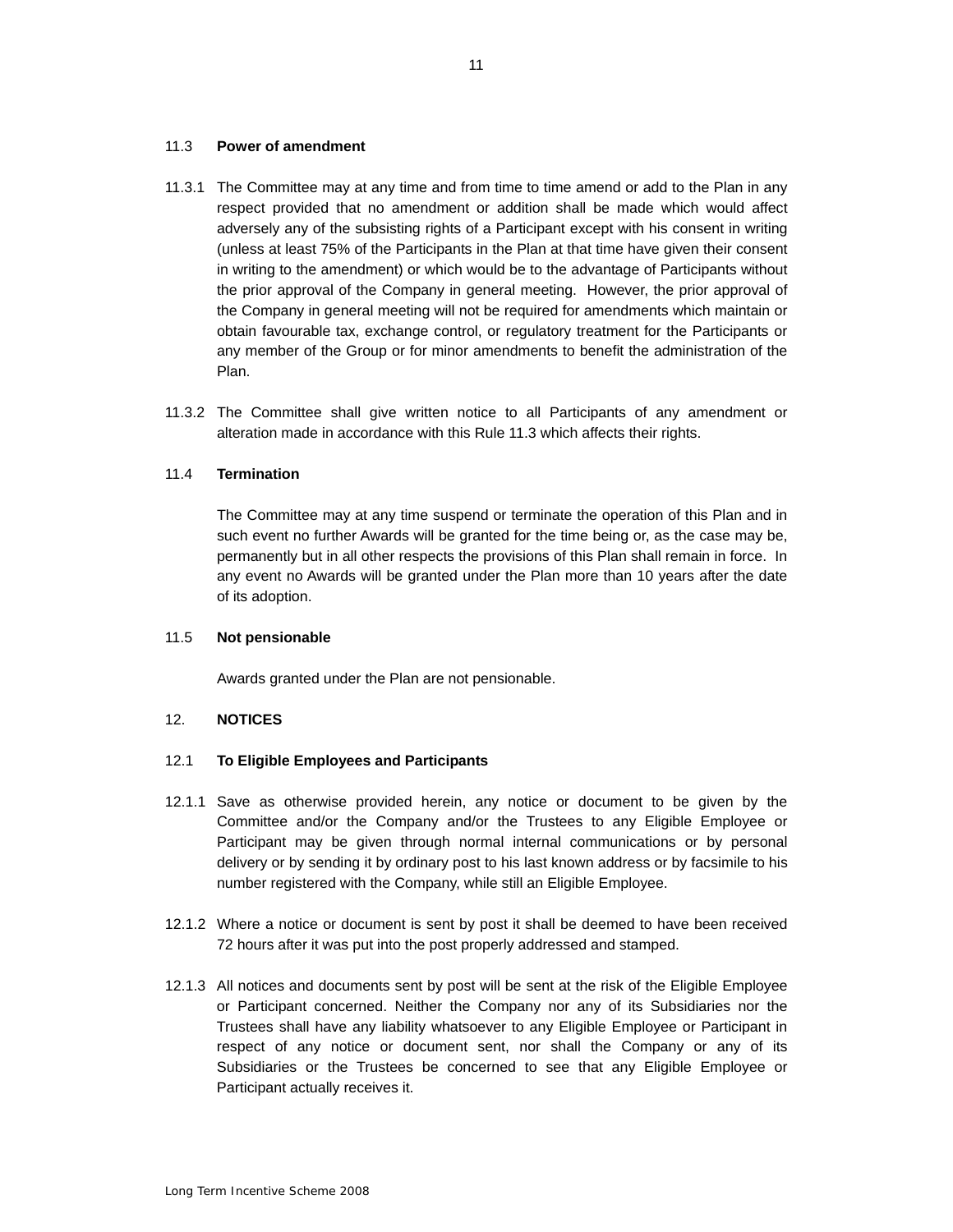#### 12.2 **To the Company**

 Employee or a Participant to the Company or the Committee shall be delivered or sent to the Company at its registered office (or at such other place or places as the Committee may from time to time determine and notify to Eligible Employees and Save as otherwise herein provided, any notice or document given by an Eligible Participants) and be effective upon receipt.

### 12.3 **To the Trustees**

 Employee or a Participant to the Trustees shall be delivered or sent to the Trustees care of the Company at its registered office (or at such other place or places as the Trustees may from time to time determine and notify to Eligible Employees and Participants) and Save as otherwise herein provided, any notice or document given by an Eligible be effective upon receipt.

### 13. **PLAN LIMITS**

### 13.1 **General**

- (1) The Committee must ensure that the number of newly issued Shares which are used or to be used for the purposes of the Plan on any date does not exceed the limit set out in Rule 13.2.
- (2) For the purposes of this Rule 13:-
	- (i) **"equity share capital"** has the meaning given to it by section 744 of the Companies Act 1985;
	- (ii) an **"executive share option scheme"** is any share option scheme in which participation is limited to those senior employees and directors as may be selected at the discretion of the body administering the scheme;
	- (iii) the word **"issue"** means, in relation to Shares, the allotment and issue of Shares forming part of the authorised but unissued share capital of the Company; derivative expressions are to be construed accordingly;
	- (iv) a **"share incentive scheme"** is any scheme (other than a share option profits of the Group; and scheme) for employees of the Group which has been approved by the Company in general meeting and provides for the subscription of Shares out of
	- (v) a **"share option scheme"** is any scheme for employees of the Group which has been approved by the Company in general meeting and provides for the grant of options to employees to acquire Shares.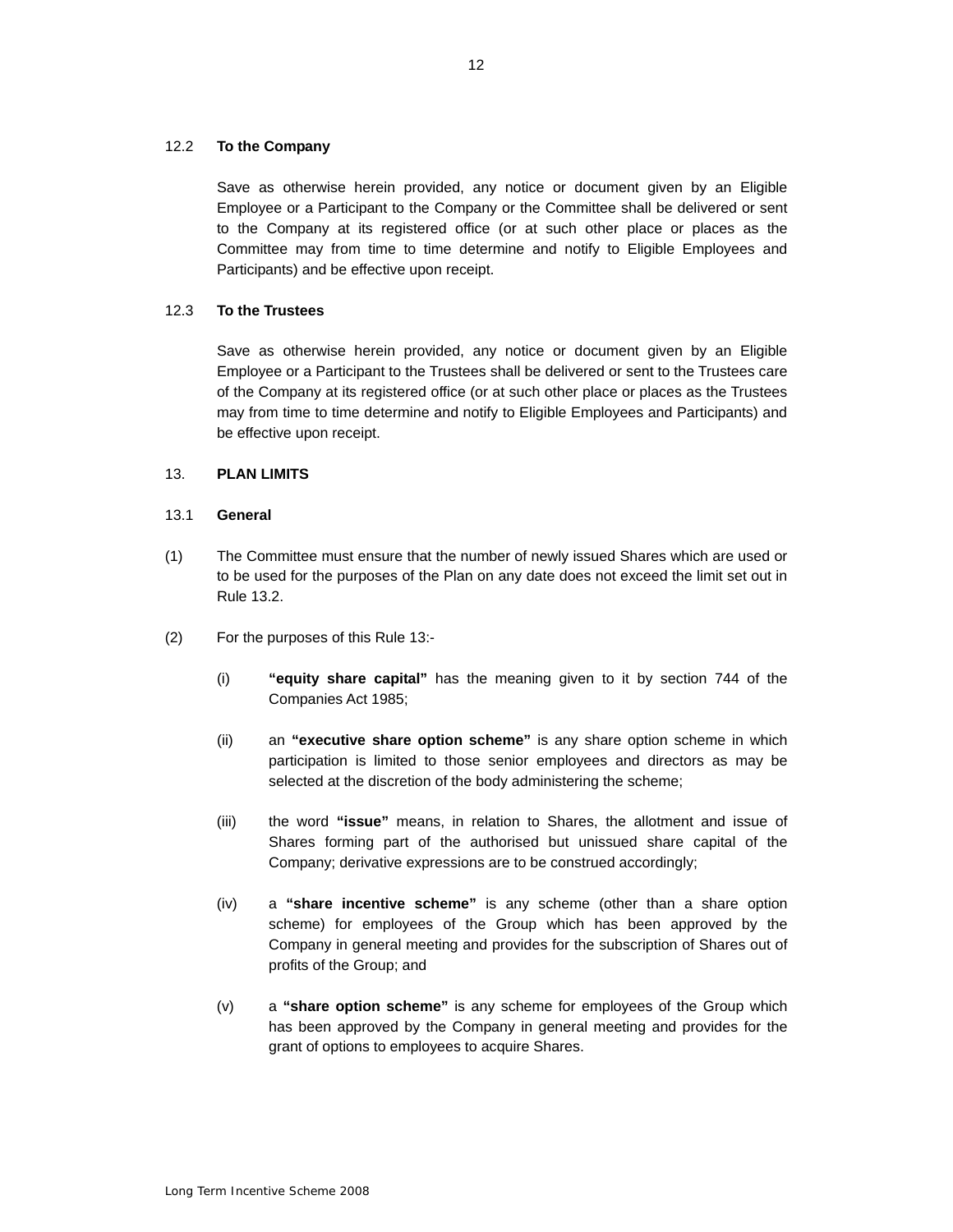#### 13.2 **10% in 10 years for all schemes**

 The limit for this Rule is 10 per cent. of the number of Shares comprised in the Company's equity share capital on the day before the Date of Grant, less the total number of:-

- (i) Shares issued on the exercise of options granted within the previous 10 years under any share option scheme;
- (ii) Shares remaining issuable in respect of options granted on the same date or within the previous 10 years under any share option scheme; and
- share incentive scheme in respect of moneys made available by the Group. (iii) Shares issued on the same date or within the previous 10 years under any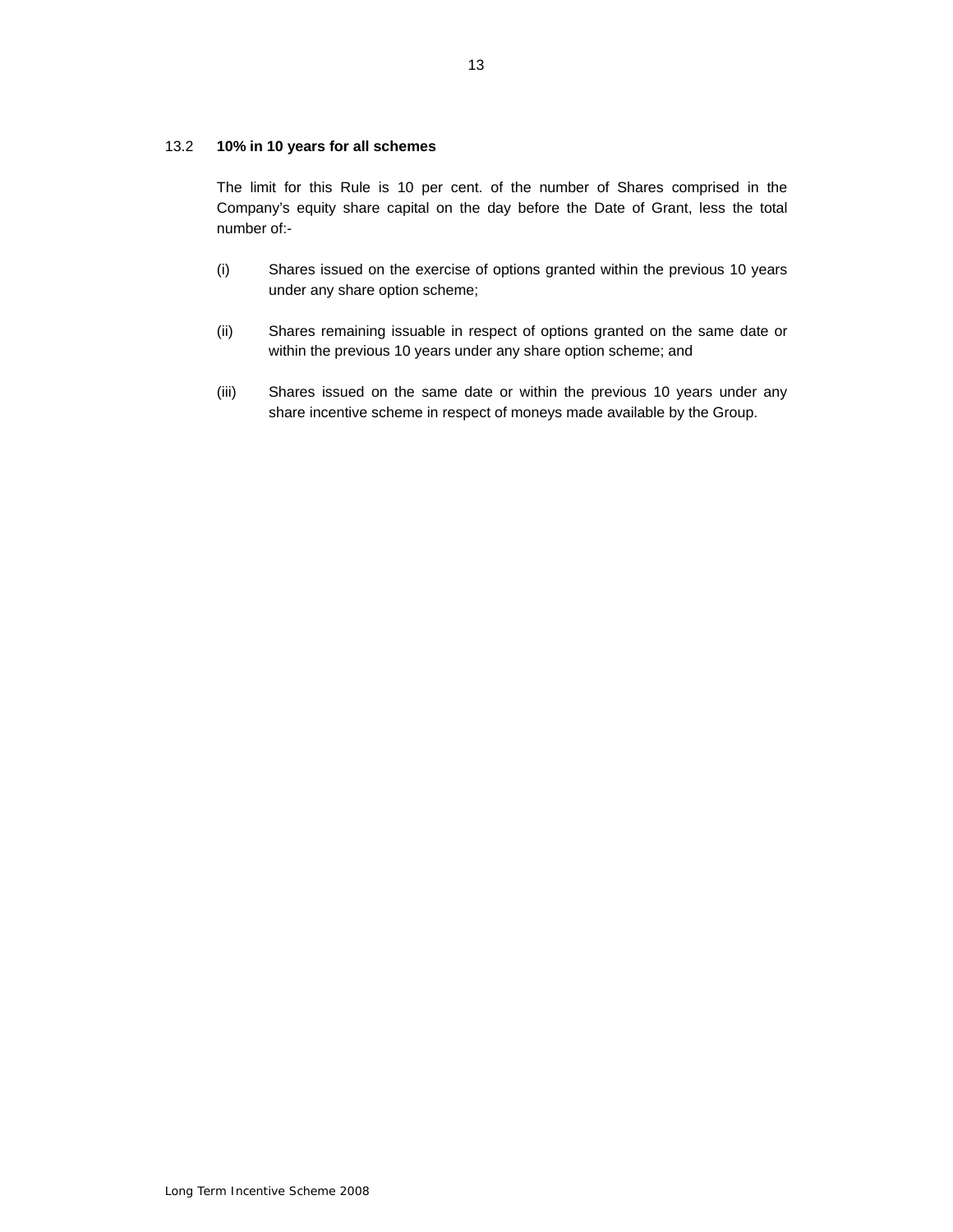### **APPENDIX A**

## <span id="page-13-0"></span>\_\_\_\_\_\_\_\_\_\_\_\_\_\_\_\_\_\_\_\_\_\_\_\_\_\_\_\_\_\_\_\_\_\_\_\_\_\_\_\_\_\_\_\_\_\_\_\_\_\_\_\_\_ **AWARD CERTIFICATE THIS DOCUMENT IS IMPORTANT AND SHOULD BE KEPT IN A SAFE PLACE**

 BY THIS DEED an Award is hereby granted, subject to the Rules of the Provident Financial Long Term Incentive Scheme, to the under-mentioned to receive conditionally the number of ordinary shares in the capital of Provident Financial plc specified below.

Date of Grant............... Normal Vesting Date.................

Maximum Number of Shares subject to the Award: …………… Shares.

)<br>)<br>)

)

Performance Target for Award : [Insert details]

IN WITNESS whereof this document has been executed and delivered as a deed this [ ] day of [ ]2005 .

EXECUTED AS A DEED )

) Director ………………………. ) Director/Secretary ……………………….

#### **Notes**

- $1.$  representatives and may not be sold, transferred, charged or otherwise disposed of in This Award is personal to the Awardholder named herein and his legal personal any manner whatsoever.
- 2. Defined terms used in the certificate have the meanings given to them by the Rules of the Provident Financial Long Term Incentive Scheme.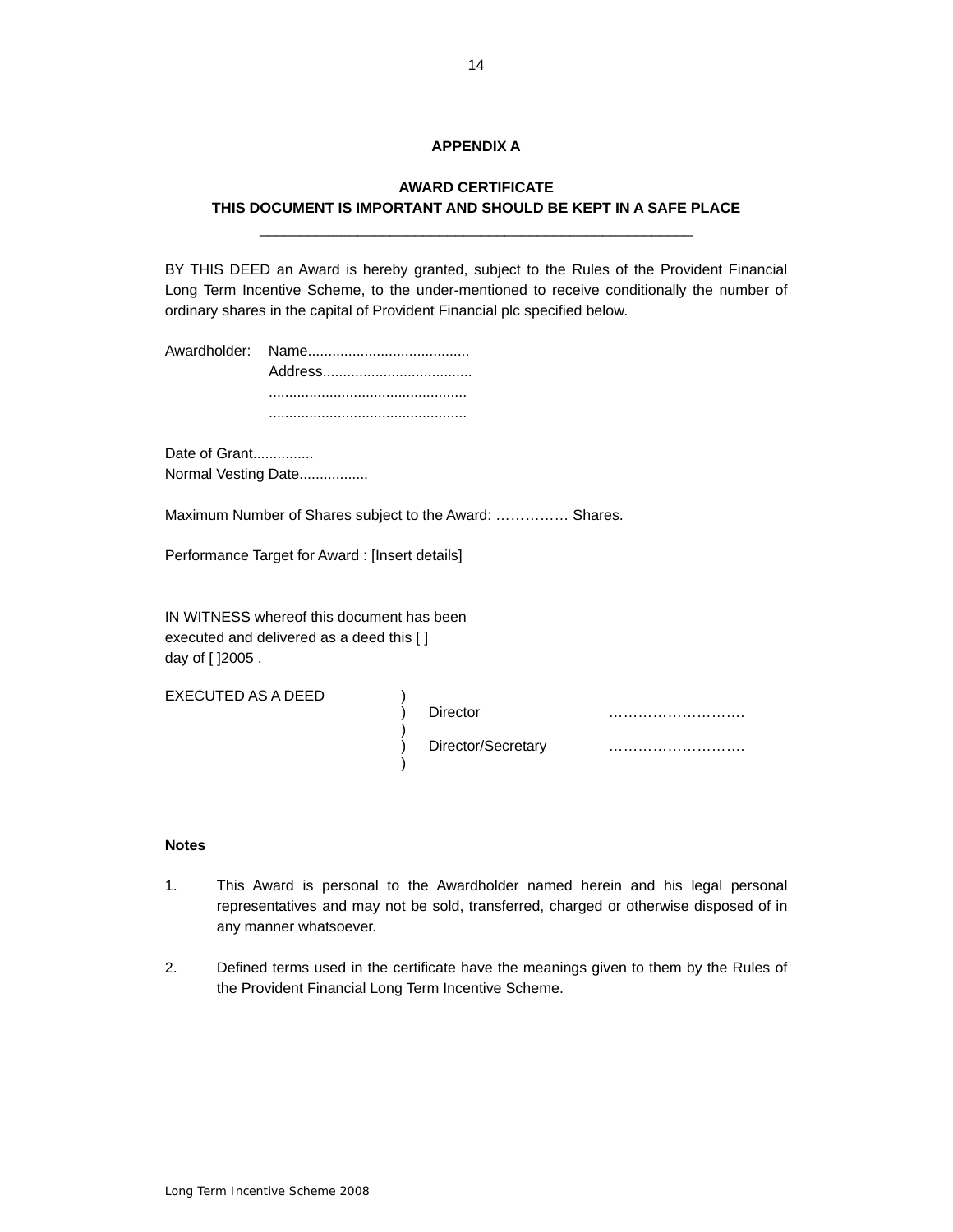### **APPENDIX B**

#### **FORM OF RESTRICTION**

<span id="page-14-0"></span> While recognising that such participation is at the discretion of the Committee I irrevocably agree that if an Award is made to me under the Plan I shall irrevocably: I wish to be considered for participation in the Provident Financial Long Term Incentive Scheme.

- the relevant share certificate or document of title in respect of such Shares together • deposit with the Company (or such other person as is nominated by the Company) with a signed but undated stock transfer form;
- in the event of the Performance Shares being forfeited, authorise the Company (and any director or nominee thereof) as my attorney to transfer such shares to the Trustees or any other person who they nominate provided that such person is a beneficiary of the Trust;
- not assign, transfer or charge my Performance Shares which are the subject of an Award, or any interest in them, at any time during the Restricted Period;
- Performance Shares which are the subject of my Award which shall itself be treated • not assign, transfer or charge any value which I receive in respect of my as forming part of the Performance Shares;
- irrevocably waive any dividends that would be payable on the Performance Shares;
- unless I make alternative arrangement to the satisfaction of the Company, authorise the Company (and any director or nominee thereof) and/or the Trustees, as my attorney, to sell sufficient of the Shares which are the subject of the Award to satisfy any withholding obligations of my employer or former employer on the vesting of the Award; and
- circumstances in which some or all of my Performance Shares will be forfeited. • be bound by the Rules of this Plan and, in particular but without limitation, to the

| SIGNED as a deed by  |                          |
|----------------------|--------------------------|
| in the presence of:- |                          |
|                      | (Signature of Executive) |

| Signature of Witness |  |
|----------------------|--|
| Name of Witness      |  |
| Address of Witness   |  |
|                      |  |
|                      |  |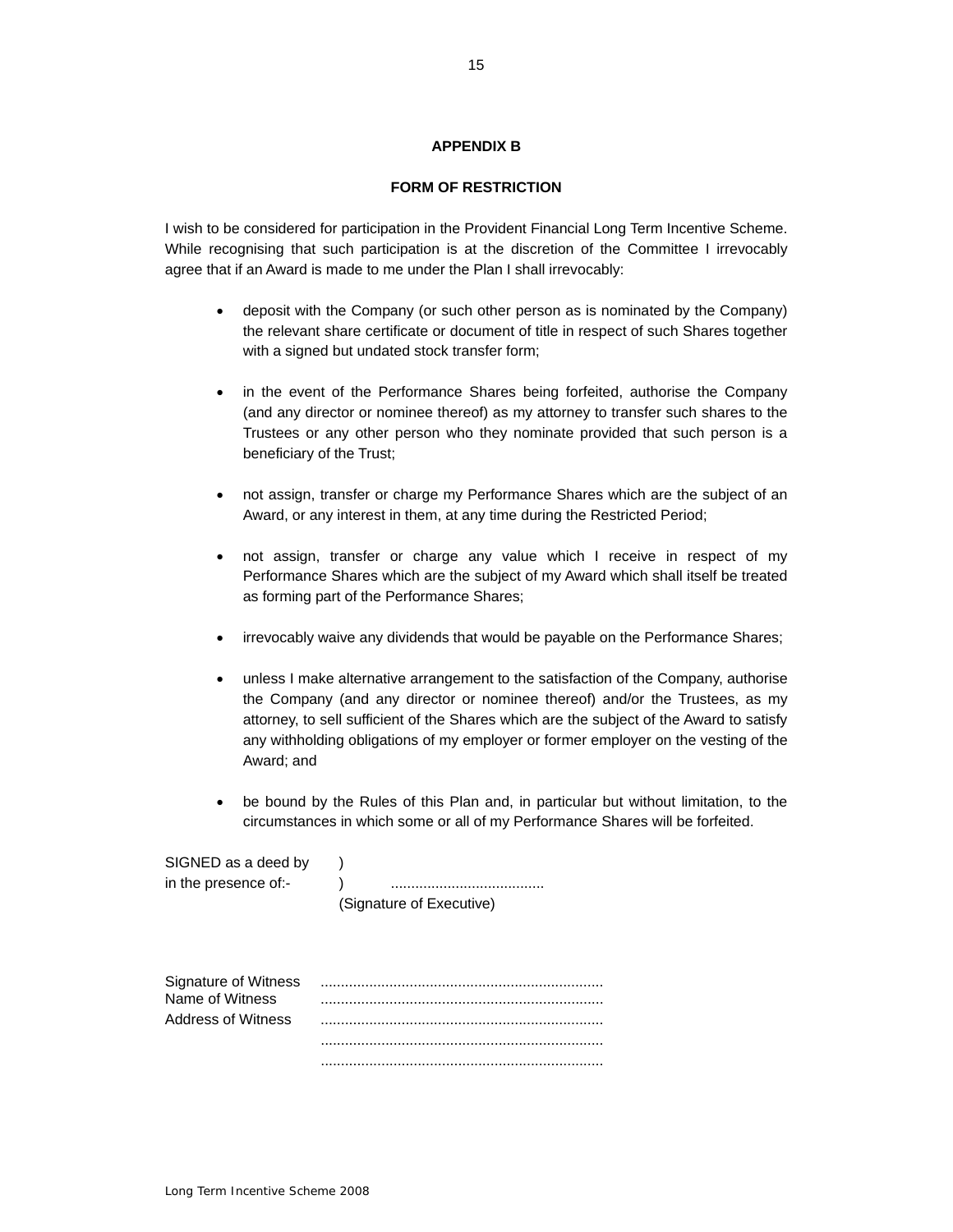# **Part II: Options**

## 1. **INTERPRETATION AND CONSTRUCTION**

### 1.1 **Definitions**

In this Plan:

| "Auditors"             | means the auditors for the time being of the Company or,<br>in the event of there being joint auditors, such one of<br>them as the Committee may decide;                                                                                                                                                                          |
|------------------------|-----------------------------------------------------------------------------------------------------------------------------------------------------------------------------------------------------------------------------------------------------------------------------------------------------------------------------------|
| "Award"                | means an Option to be granted to an Eligible Employee<br>pursuant to Rule 2;                                                                                                                                                                                                                                                      |
| "Committee"            | means the Remuneration Committee of the board of<br>directors of the Company;                                                                                                                                                                                                                                                     |
| "Company"              | means Provident Financial plc registered in England<br>under No. 668987;                                                                                                                                                                                                                                                          |
| "Control"              | has the meaning given to it by section 840 of the Income<br>and Corporation Taxes Act 1988;                                                                                                                                                                                                                                       |
| "Date of Grant"        | means the date on which an Option is granted or such<br>earlier date as the Committee determines:                                                                                                                                                                                                                                 |
| "Dividend<br>Amount"   | Means the aggregate amount of net dividends which<br>would have been payable between the Date of Grant and<br>the date the Option is exercised in respect of the Shares<br>to which a Participant becomes entitled on the exercise of<br>his Option;                                                                              |
| "Dividend Shares"      | means the number of Shares at the date the Option is<br>exercised with a Market Value equal to the aggregate<br>value of dividends that would have been payable between<br>the Grant Date and the date of exercise in respect of the<br>Shares to which the Participant becomes entitled as a<br>result of exercising his Option; |
| "Eligible<br>Employee" | means any senior executive of the Company or any<br>member of the Group who is designated by the<br>Committee as eligible to participate in the Plan.                                                                                                                                                                             |
| "Employee Trust"       | means the Provident Financial Employee Benefit Trust or<br>any other trust from time to time designated by the<br>Committee;                                                                                                                                                                                                      |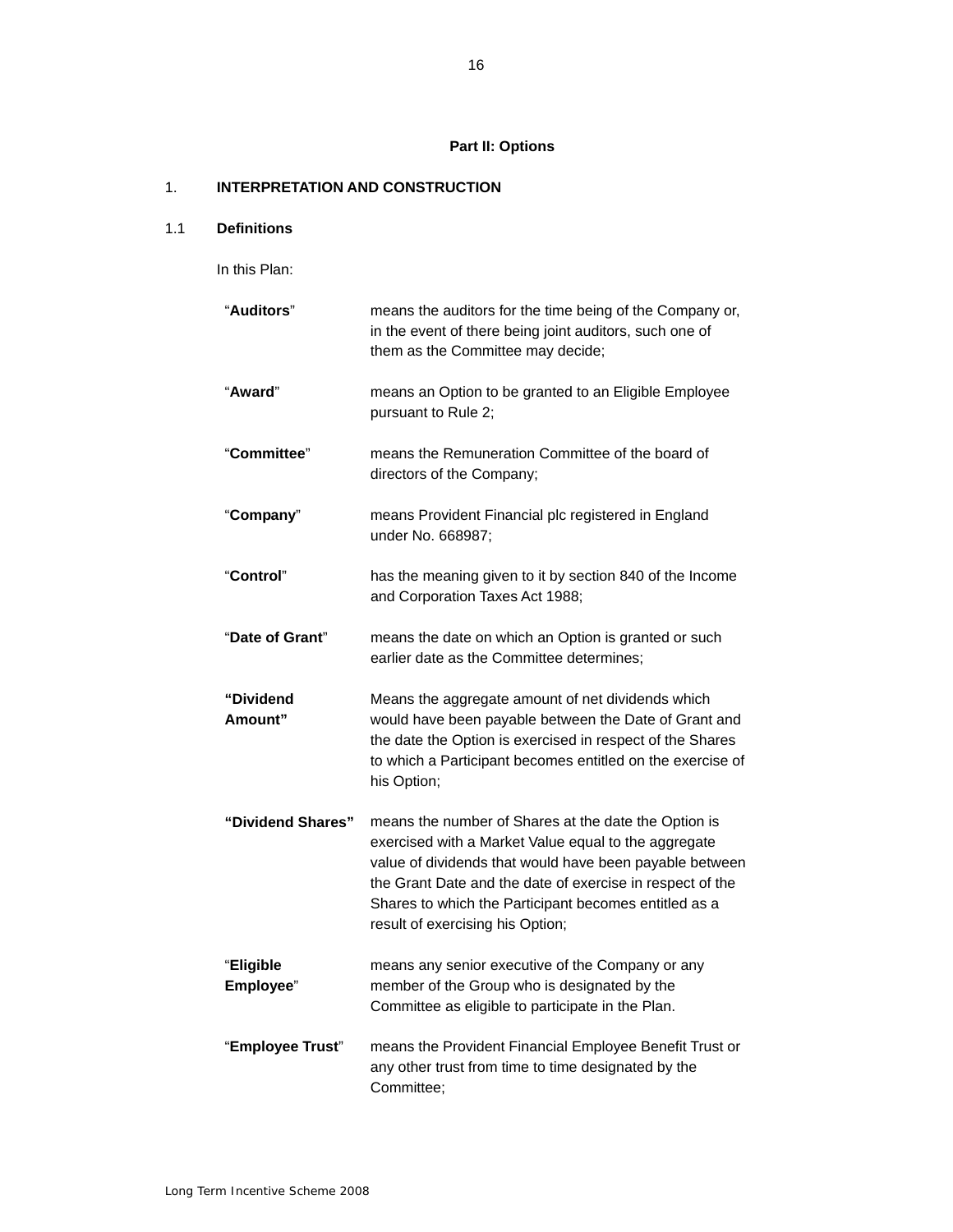| "Exercise Period"       | such period as the Committee may determine at the Date<br>of Grant. The period may not, however, begin earlier than<br>the third anniversary nor end later than the day<br>immediately before the tenth anniversary of the Date of<br>Grant; |
|-------------------------|----------------------------------------------------------------------------------------------------------------------------------------------------------------------------------------------------------------------------------------------|
| "Exercise Price"        | the price payable to buy a Share on the exercise of an<br>Option;                                                                                                                                                                            |
| "Financial Year"        | means a financial year of the Company as that<br>expression is defined in section 742 of the Companies Act<br>1985;                                                                                                                          |
| "Group"                 | means the Company and its Subsidiaries, and "member<br>of the Group" shall be construed accordingly;                                                                                                                                         |
| "Market Value"          | means such value of a Share as the Committee may<br>determine being not less than the closing price at which a<br>Share may be bought on the relevant date as shown in<br>the Official List of the London Stock Exchange;                    |
| "NIC liability"         | a liability to pay National Insurance Contributions (or its<br>equivalent outside the United Kingdom) taxes or duties on<br>the exercise of an Option or on an Option becoming<br>exercisable;                                               |
| "Option"                | a right to acquire Shares granted under this Plan;                                                                                                                                                                                           |
| "Participant"           | means the holder of an Award or, where the context<br>admits or requires, his personal representatives;                                                                                                                                      |
| "Performance<br>Target" | means the performance target determined by the<br>Committee in respect of the Award;                                                                                                                                                         |
| "Plan"                  | means this plan in its present form or with and subject to<br>any amendment to it for the time being in force;                                                                                                                               |
| "Rules"                 | means the rules of this Plan;                                                                                                                                                                                                                |
| "Shares"                | means fully-paid Ordinary Shares in the capital of the<br>Company;                                                                                                                                                                           |
| "Subsidiary"            | has the meaning given to it by section 736 of the<br>Companies Act 1985;                                                                                                                                                                     |
| "Trustees"              | means the trustees of the Employee Trust from time to<br>time;                                                                                                                                                                               |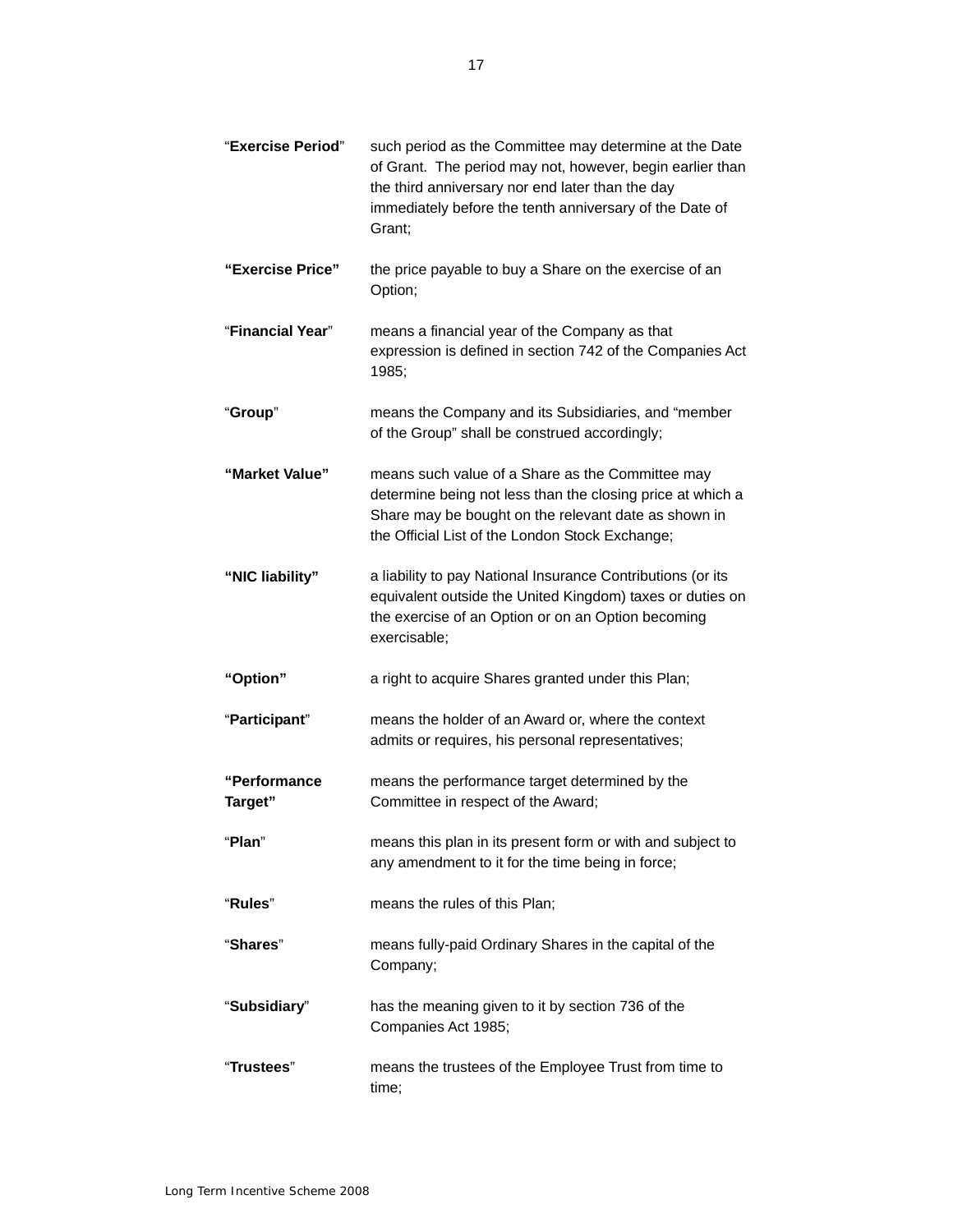#### 1.2 **Construction**

- 1.2.1 Where the context so admits, any reference in these Rules:
	- (i) to the singular number shall be construed as if it referred also to the plural number and vice versa,
	- (ii) to the masculine gender shall be construed as though it referred also to the feminine gender, and
	- (iii) to a statute or statutory provision shall be construed as if it referred also to that statute or statutory provision as for the time being amended or re-enacted.
- 1.2.2 The headings to the Rules are for reference purposes only and shall not affect the meaning or construction of the Rules.

### 1.3 **Governing law**

 This Plan and any Award granted under it are governed by, and must be construed in accordance with, English law.

### 2. **GRANT OF PARTICIPATION**

#### 2.1 **Invitation to participate**

- $2.1.1$  Financial Year. In so doing, the Committee must ensure that the Plan is not operated at any time, or in any circumstances, when to do so would contravene the provisions of the Criminal Justice Act 1993, the Company's share dealing code, the Listing Rules of The Committee shall decide whether or not to operate the Plan in respect of any The Financial Services Authority or any other applicable laws or regulations.
- $2.1.2$  invite such of the Eligible Employees as it determines in its absolute discretion, and who have entered into an agreement in such form as the Committee determines, to participate in such manner and by such date as the Committee may specify. participate in such manner and by such date as the Committee may specify.<br>Alternatively the Committee may decide to operate the plan without making invitations and simply grant Awards or make recommendations to the Trustee. If the Committee decides to operate the Plan in relation to any Financial Year, it may
- 2.1.3 The Committee shall, except in exceptional circumstances, only make invitations or grant Awards to Eligible Employees in the six weeks following the announcement of the Company's results for any period. The first invitations shall be issued or Awards shall be granted within six weeks of the Plan's establishment.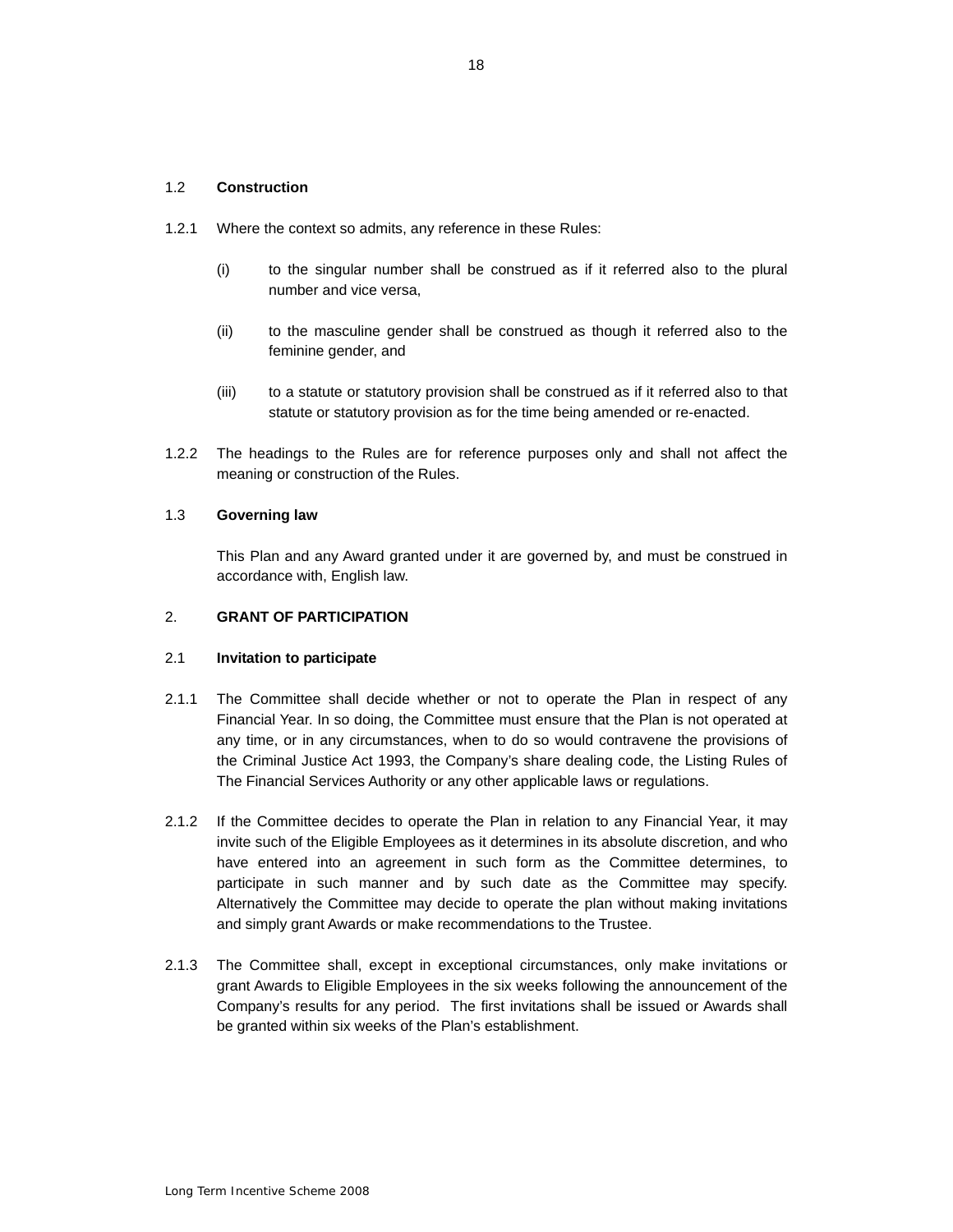### <span id="page-18-0"></span>2.2 **Grant of Awards**

- 2.2.1 On the Date of Grant, the Company (acting by the Committee) or the Trustees shall grant to each Eligible Employee an Option representing the Award subject to the terms of the Plan.
- 2.2.2 The Committee (if applicable, on behalf of the Trustees) must, as soon as practicable granted an award certificate in the form set out in Appendix A to these Rules (or in such after the Date of Grant, issue to each Eligible Employee to whom an Award has been other form as the Committee may from time to time decide).
- 2.2.3 If any award certificate becomes worn out, defaced, destroyed or lost, the Committee must replace it on such evidence being provided, and on such terms, as the Committee may determine.
- the Exercise Price shall be zero or 0.01 pence per Share, provided that where the Option is or may be satisfied by the issue of New Shares the Exercise Price shall not be 2.2.4 The Committee will determine the Exercise Price. The Committee may determine that less than the nominal value of a Share.

### 2.3 **Individual Limit**

 Except as set out below, each Award must be limited, and must therefore take effect, so the total Market Value of Shares granted to the individual in the same financial year of bonuses, commissions and benefits in kind). In exceptional circumstances the Committee may apply a limit of twice the individual's annual salary. that the total Market Value of the Performance Shares under the Award when added to the Company does not exceed 150% of the individual's basic annual salary (excluding

### 2.4 **Performance Target**

- 2.4.1 The Company or the Trustees (as the case may be) must make each Award subject to a referred to in the award certificate but, in the absence of any contrary decision by the Committee at the time of grant, shall be those set out in Appendix C. In particular, but without limitation, an Option may be granted on the terms that the Participant must agree to bear the cost of some or all of the NIC liability either by reimbursing the person Performance Target. The full terms of the Performance Target must be set out or otherwise liable or by entering into an election to transfer the NIC liability to himself.
- 2.4.2 Upon the occurrence of such event or events as a result of which the Committee consider it fair and reasonable to do so, the Committee may change the Performance Target either materially easier or more difficult to achieve than it was immediately before the event in question. The power to change includes both the power to adjust and also Target. The change must not, however, have the effect of making the Performance the power to impose a new Performance Target.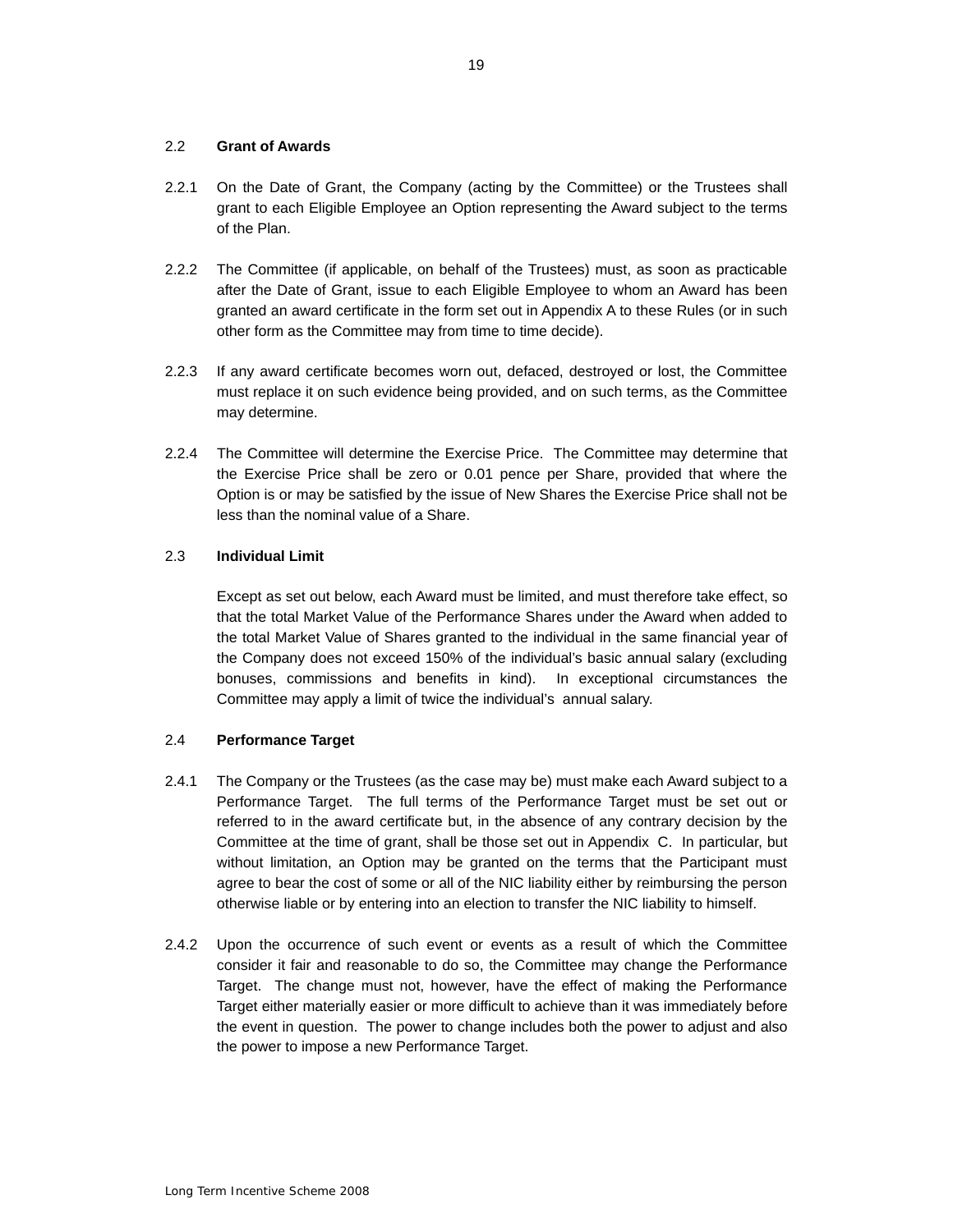### <span id="page-19-0"></span>3. **VESTING**

### 3.1 **Vesting and Performance Target**

- 3.1.1 Notwithstanding any other rule, but subject to Rule 3.1.2, a Participant's Award shall lapse at the end of the Exercise Period or, if earlier to the extent that the Performance Target has and cannot be satisfied. The Committee shall determine whether and to what extent the Performance Target has been satisfied.
- 3.1.2 Where a Participant's Award becomes exerciseable prior to the start of the exercise period then,
	- (i) except where the Participant dies, the Performance Target shall be applied over the period starting at the Date of Grant and ending (a) in the case of cessation of employment of the Participant, at the end of the relevant period for Rule 6 (Change in Control and Liquidation), the date when the Award first measurement of the Performance Target, or (b) if the Award vests pursuant to becomes exercisable; and
	- $(ii)$  calculated using the following formula rounded down to the nearest whole if the Performance Target is satisfied or where the Participant dies, then the number of Shares over which the Option is exercisable shall be the number number:-

$$
\begin{array}{c}\nA \times \underline{B} \\
36\n\end{array}
$$

 where A = the number of Shares over which the Award is exercisable reflecting the number of complete months between the Date of Grant and the date the Participant's extent to which the Performance Target has been met pursuant to (i) above; and  $B =$  the Option becomes exercisable subject to a maximum of 36.

To the extent that any Option does not become exercisable under this Rule 3.1.2 it shall lapse immediately except as otherwise expressly provided in Rule 6.

### 3.2 **Lapsing of Awards**

If an Award lapses under any Rule it may not become exercisable under any other Rule.

### 3.3 **Model Code**

 A Participant may not exercise his Award at any time when the acquisition or disposal of securities by a director or employee of the Company is in contravention of the model share dealing code of the London Stock Exchange.

#### 3.4 **Procedure on Exercise**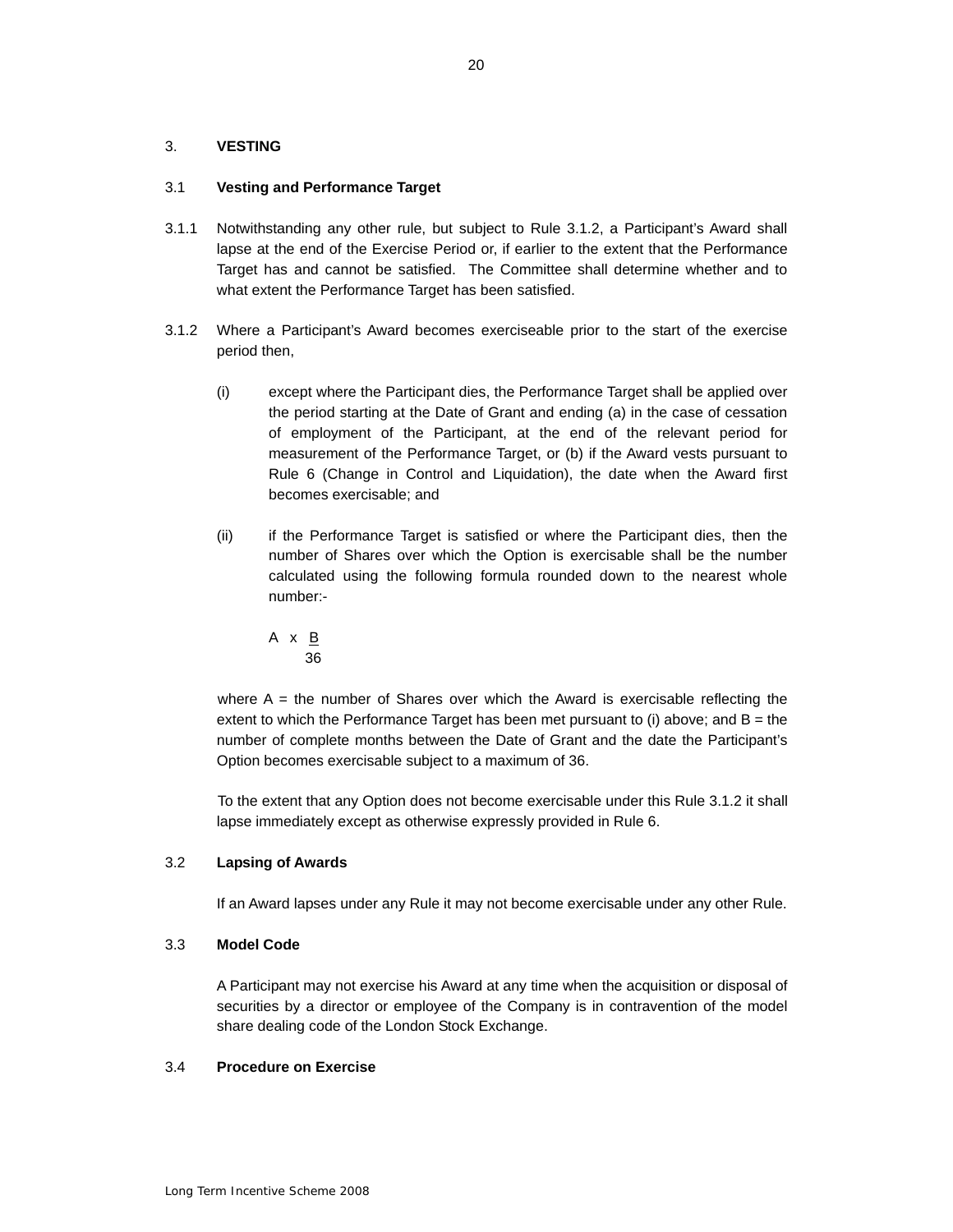Subject to Rule 7 (Withholdings obligations) below, within 30 days of the date on which the Awards are exercised pursuant to these rules, the Company must send to the Participant the share certificate or other document of title for the relevant number of Shares (including Dividend Shares or payment for the Dividend Amount) to which he is entitled on the exercise of his Award.

### **4. Restricted Period**

#### 4.1 **Obligation on Participant**

At any time before the start of the Exercise Period, the Participant agrees that he shall:

- not assign, transfer or charge his Option, if any, or any interest in it; and
- be bound by the rules of this Plan.

 The Trustees and the Company may enter into such arrangements as they think fit in order to enforce the obligations of the Participant under the Rules.

### 5. **EXERCISE AND LAPSING OF AN AWARD**

#### 5.1 **Exercise of Awards**

 applicable, by the Participant or, if deceased, by his personal representatives on the earliest of the following events: A Participant's Option will become exercisable, in accordance with Rule 3.1.2 where

- (a) at the start of the Exercise Period (to the extent that the Performance Target is satisfied);
- (b) the death of the Participant;
- circumstances where Rule 5.3 applies; and (c) the Participant ceasing to be employed by any member of the Group in
- $(d)$ in accordance with Rule 6 (Change of Control).

#### 5.2 **Cessation of employment - general**

- 5.2.1 Cessation of employment shall mean where a Participant's employment ceases either because he gives or is given notice terminating his employment with the Group or his employment with the Group otherwise terminates for any reason whatsoever.
- 5.2.2 A female Participant who has a right to return to work pursuant to the Employment Rights Act 1996, shall only cease to be employed within the Group from the time when she has not exercised and is no longer capable of exercising a right to return to work, pursuant to that Act.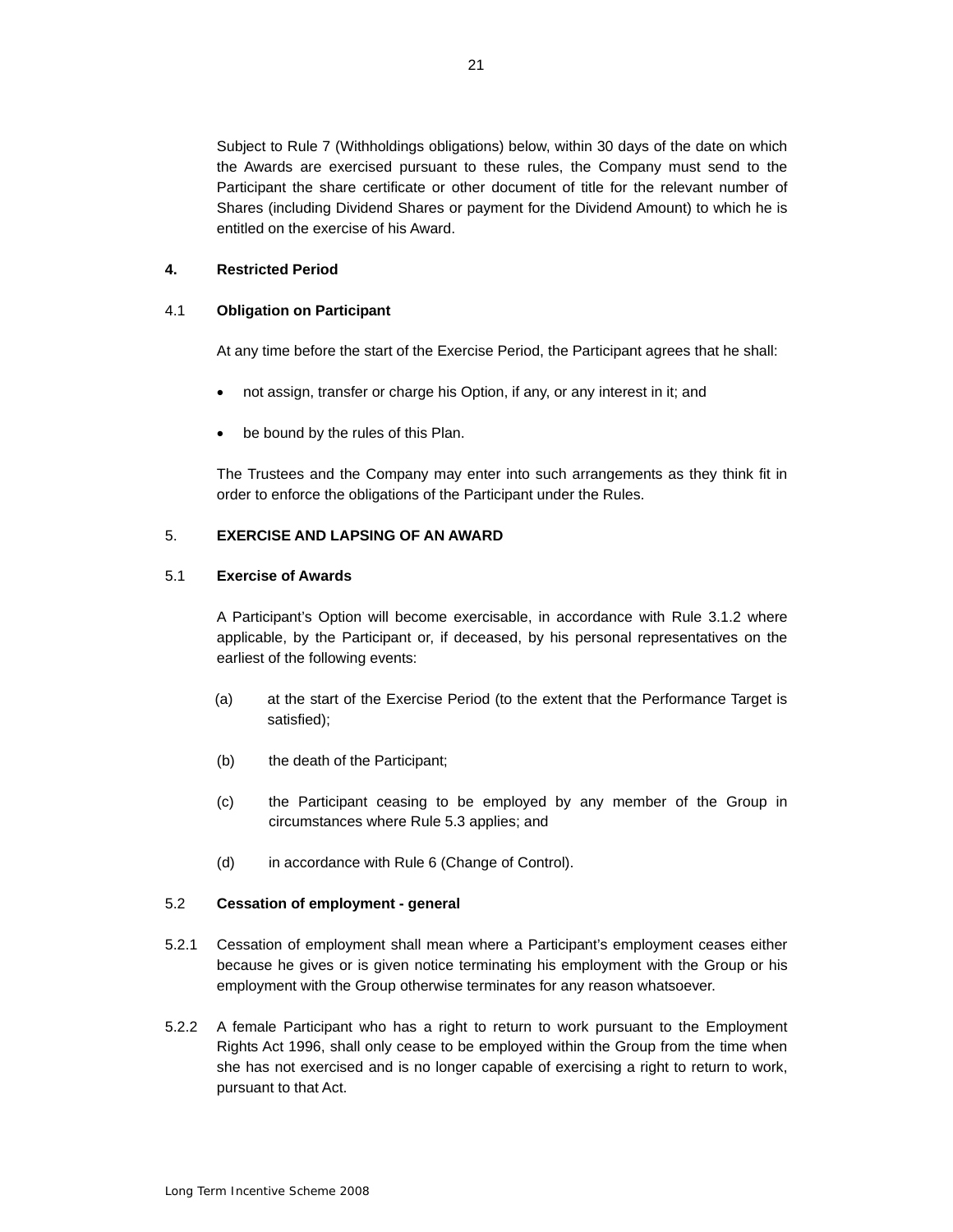### <span id="page-21-0"></span>5.3. **Cessation of employment - exercise of Awards.**

This Rule 5.3 applies, subject to Rule 6.5, if the Participant ceases to be employed within the Group by reason of:

- (a) injury, ill-health or disability; or
- (b) redundancy (within the meaning of the Employment Rights Act 1996); or
- employed to a person other than a member of the Group; or (c) a transfer of the undertaking or part-undertaking in which the Participant is
- (d) the company by which the Participant is employed ceasing to be under the control of the Company; or
- (e) retirement at or after his normal retirement age or, with the consent of the Company or in accordance with the terms of his contract, early retirement; or
- $(f)$ such other reason as the Committee may in its discretion approve.

 12 month period immediately following the later of (1) such cessation and (2) the end of the relevant period over which the Performance Target is being measured and at the In the circumstances the Participant may exercise his Option subject to Rule 3.1.2 in the end of that 12 month period the Option shall lapse.

### 5.4 **Lapse of Awards**

 A Participant's Option will lapse immediately upon the earliest to happen of the following events:

- (a) the Participant being adjudicated bankrupt;
- (b) any breach or purported breach of Rule 8 (Non-transferability of Awards) below; or
- $(c)$ on the cessation of employment, for reasons other than as set out in Rule 5.3 above.

### 6. **CHANGE IN CONTROL AND LIQUIDATION**

#### 6.1 **Change in Control**

- 6.1.1 Subject to Rule 6.5, this Rule 6.1 applies if any person (either alone or together with any person acting in concert with him):
	- (i) obtains Control of the Company, or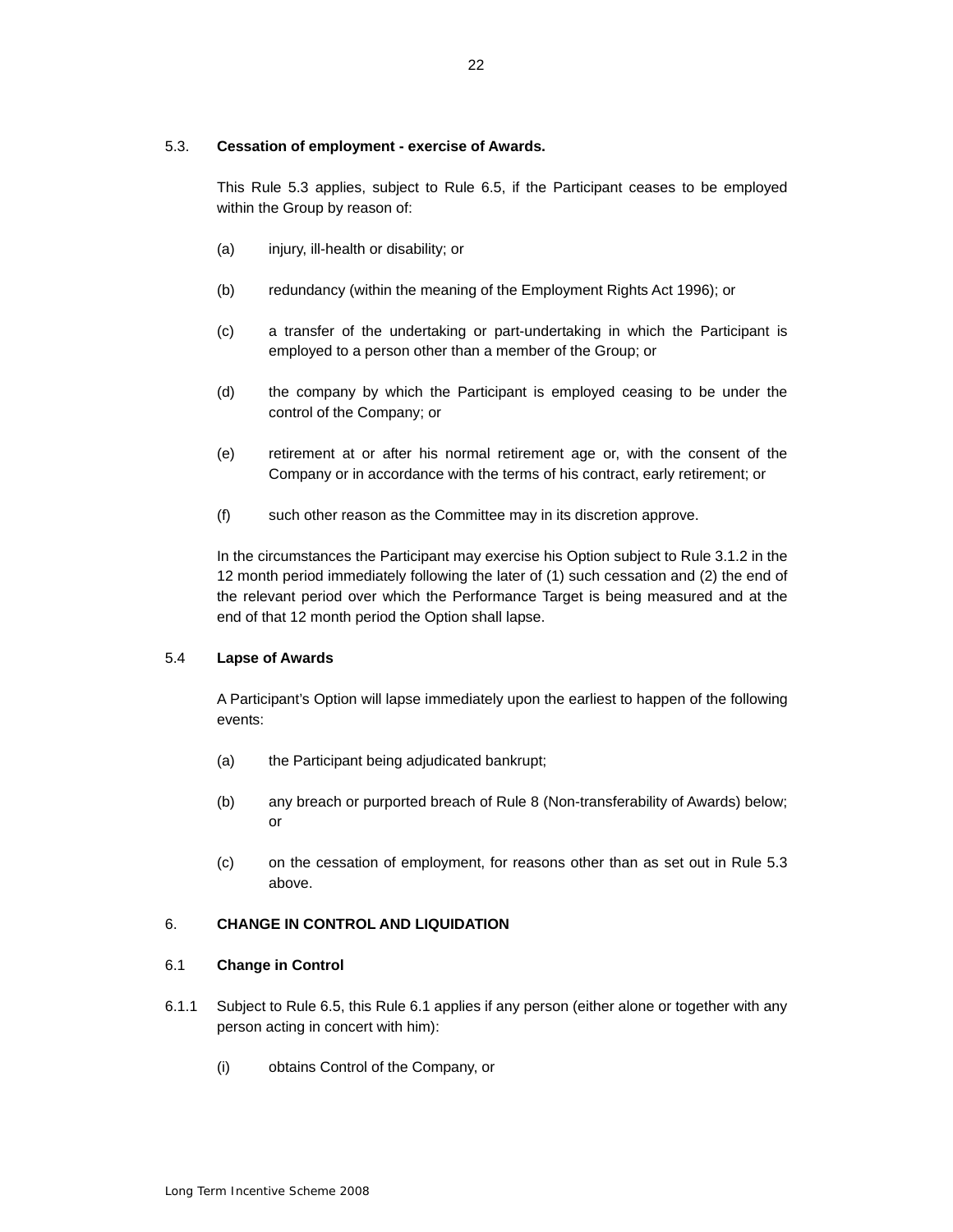- <span id="page-22-0"></span> (ii) having such Control, makes a general offer to acquire all the Shares of the Company (other than those which are already owned by him and/or any person acting in concert with him).
- 6.1.2 Each Option shall become exercisable, subject to Rules 3.1.2 and 6.4, on the date when the person obtains Control, or, as the case may be, makes the Offer for a period of 6 months or, if shorter, until the end of the period during which such person is bound or entitled to acquire Shares compulsorily under section 429 of the Companies Act 1985, and will then lapse.

### 6.2 **Scheme of arrangement**

- 1985 the court sanctions a compromise or arrangement between the Company and its members proposed for the purposes of, or in connection with, a scheme for the 6.2.1 Subject to Rule 6.5, this Rule 6.2 applies if under section 425 of the Companies Act reconstruction of the Company or its amalgamation with any other company or companies.
- 6.2.2 Each Option shall become exercisable, subject to Rules 3.1.2 and 6.4, on the date upon which the compromise or arrangement is sanctioned by the courts for such period as the Committee may determine but not ending more than 6 months after the compromise or arrangement becomes effective and will then lapse.

### 6.3 **Liquidation**

 $6.3.1$  winding-up of the Company, each Option shall become exercisable, subject to Rules Subject to Rule 6.5, if an effective resolution is passed or an order is made for the 3.1.2 and 6.4, , on the passing of the resolution for a period of 60 days and will then lapse.

### 6.4 **Discretion of Committee**

 Where an Award vests in accordance with the Rule 6, the Committee may determine that, having given full consideration to the performance achieved over the shorter period that the Award should vest to a greater extent than as set out in Rule 3.1.2.

#### 6.5 **Overriding provision**

Notwithstanding the earlier provisions of this Rule or any other Rule, if:

- there is an arrangement whether implemented by the events referred to in this Rule 6 or otherwise (including, without limitation, a demerger by way of dividend) which will mean that either:
	- (iii) the Company will be under the Control of another company; or
	- (iv) the Company's businesses will be separated so that they are owned by two or more companies; and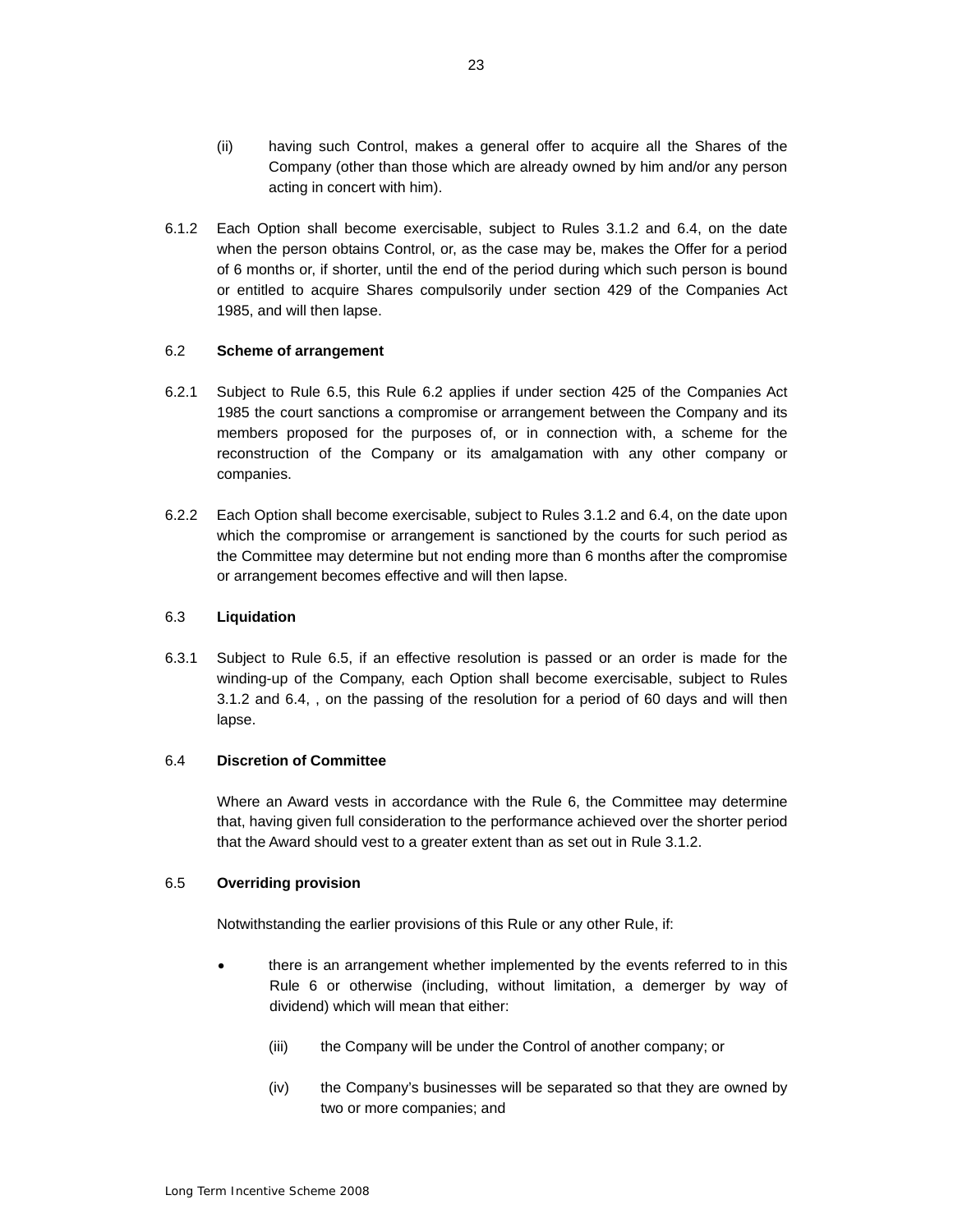- <span id="page-23-0"></span> than 75% of the shares in that other company or in the case of (ii) above, the persons who own Shares in the Company immediately before the separation own more than 75% of the shares in each of the relevant companies in the case of (i) above, the persons who own Shares in the Company immediately before the change of Control will immediately afterwards own more immediately after the separation; and
- • Participants are to be offered substitute options (with or without performance targets),

then the Committee may at its absolute discretion determine that Participants who hold Unvested Options may not exercise those Options.

### 7. **WITHHOLDING OBLIGATIONS**

### 7.1 **Application of Rule**

 exercise of his Award and his employer or former employer is liable to make a payment This Rule 7 applies if a Participant is liable to tax, duties or other amounts on the to the appropriate authorities on account of that liability.

### 7.2 **Authority to sell Shares**

 It is a condition of the exercise of an Option that the Participant hereby authorises the proceeds of sale are as nearly as possible equal to, but not less than, the payment which the employer or former employer is required to pay to the appropriate authorities. sale of sufficient of the Shares which are the subject of an Option so that the net The Company must account to the employer or former employer for the net proceeds of sale.

#### 7.3 **Exclusion**

 to the satisfaction of his employer or former employer. This Rule 7 shall not apply, however, if the Participant makes alternative arrangements

#### 7.4 **NIC Liability**

 grant or exercise of the Award or if the Participant must subsequently agree to do so or This Rule applies if the Award has been granted subject to a condition that the Participant must reimburse any person for some or all of any NIC liability arising on the if he has entered into an election to transfer some or all of that NIC liability to himself.

 Committee. If he does not do so within such a period as is specified by the Committee then, to the extent necessary to make sure that the Participant complies with his obligations, he will be deemed to have authorised the disposal of some or all of the The Participant must either pay to that person the amount which it needs to pay (or has paid) the appropriate authorities or agree to other arrangements approved by the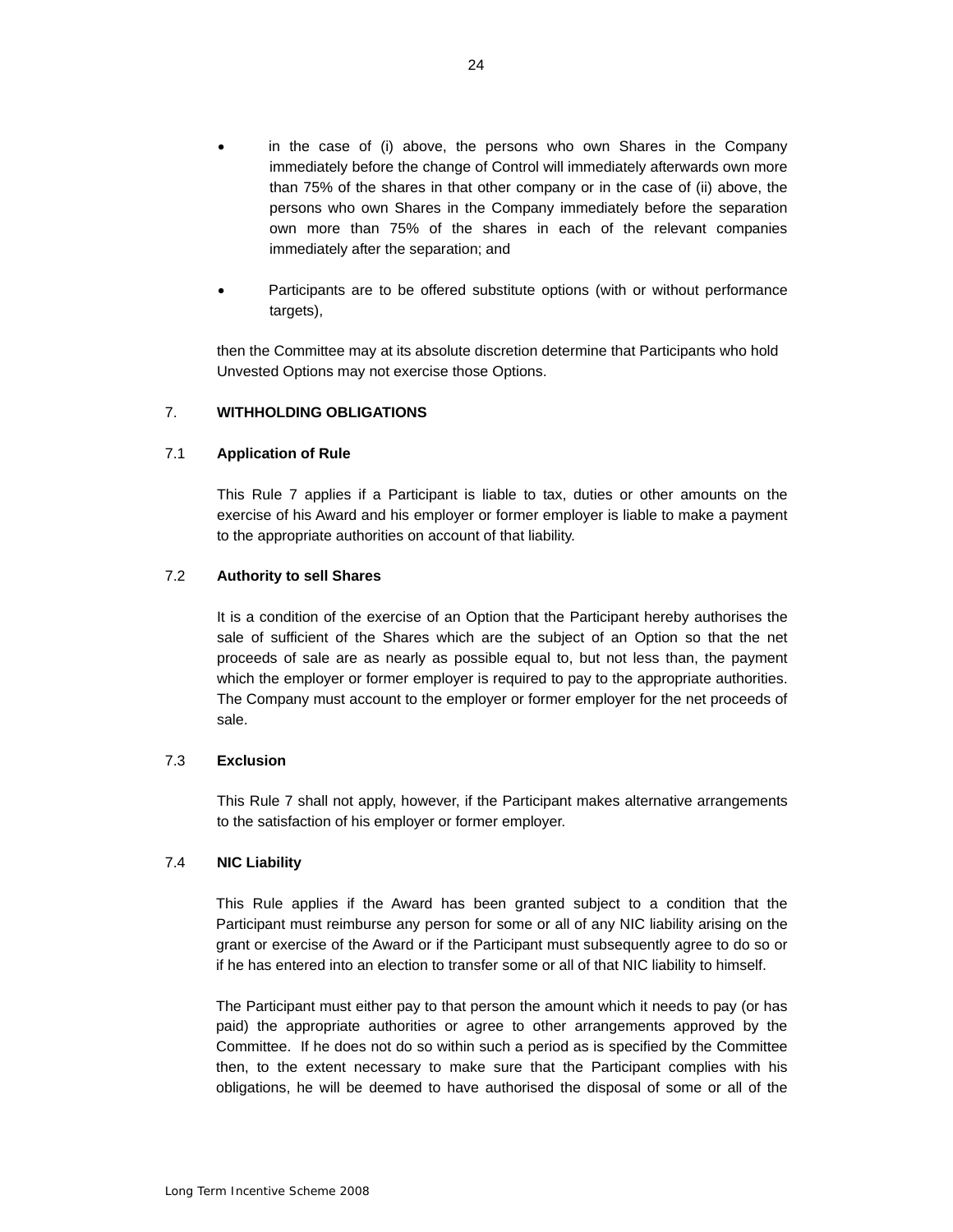<span id="page-24-0"></span> Shares to which he is entitled on the exercise of his Award and the payment of the net proceeds of sale to that person.

### 8 **MANNER OF EXERCISE**

## 8.1 **Method of Exercise**

 To exercise his Award, a Participant must give written notice to the Company. The notice of exercise must be in such form and be accompanied by such other documents that the Company may decide. The Participant must also comply with Rule 7 (Withholding Obligations).

#### 8.2 **Payment of the Exercise Price**

 The Exercise Price, if any, must be paid at the same time as the notice of exercise is undertaking to authorise the sale of sufficient Shares which he would otherwise be entitled to on exercise for the purposes of realising sufficient value to pay the Exercise given. Alternatively, the Participant may enter into any arrangements that the Committee may approve for the payment of the Exercise Price including, an irrevocable Price.

#### 8.3 **Time of Exercise**

 together with payment of the Exercise Price is received by the Company. Unless the Committee agrees otherwise, the time and date of exercise of an Option will be the time and date on which the notice of exercise, complete in all material respects,

#### 8.4 **Rights of New Shares Issued**

 Any new Shares issued on the exercise of an Option must rank equally in all respects with other Shares then in issue except for rights which are attached to Shares by reference to a record time or date prior to the time or date of issue.

#### 8.5 **Listing**

 under the Plan admitted to the official list and to the Stock Exchange to have the Shares admitted to trading. The Company need not do so however, if the Shares are not then The Company must apply to the UK listing authority to have any new Shares issued traded on the Stock Exchange.

### 9. **NON-TRANSFERABILITY OF AWARDS**

 accordingly, where a Participant transfers, assigns, charges, encumbers or otherwise case, attempts so to do, or a bankruptcy order is made in respect of him (or any similar Each Option is personal to the Participant and his personal representatives and, alienates his Option or creates in favour of any third party any interest therein or, in any event occurs under the laws of any other country), his Award shall be forfeited.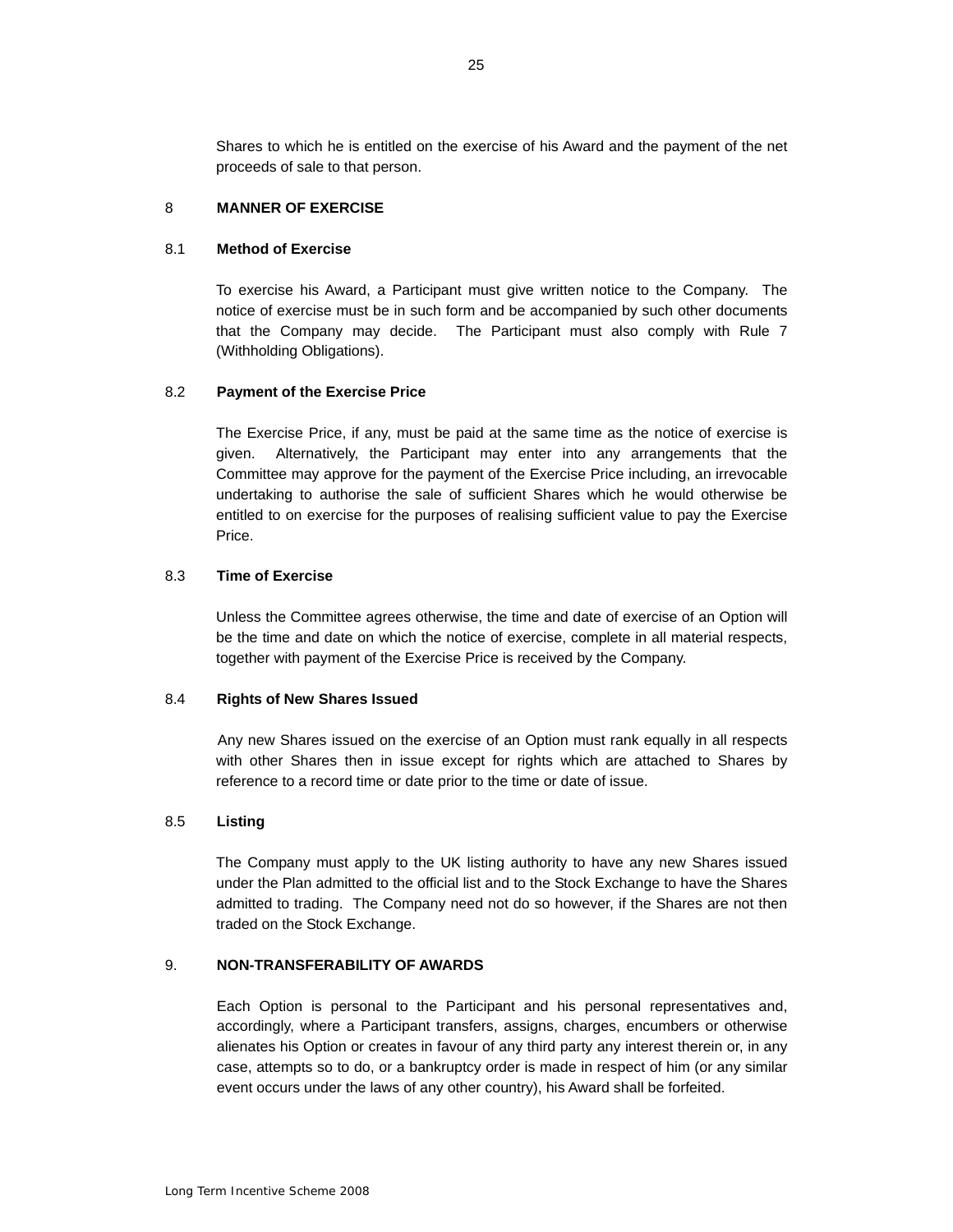### <span id="page-25-0"></span>10. **LOSS OF OFFICE**

 the Group or his Award should be forfeited, he shall not be entitled to any compensation Participation in the Plan by a Participant is a matter entirely separate from, and shall not affect, his pension rights and terms of employment and, in particular (but without limitation), if a Participant shall for any reason cease to be employed by a member of by reference to the rights granted to, or the benefits capable of being received by, him under this Plan or for any loss or diminution in value of such rights or benefits.

### 11. **VARIATION OF CAPITAL**

### 11.1 **General**

 In the event of any capitalisation issue by the Company, or any offer or invitation made by way of rights, or any consolidation, subdivision or reduction of its share capital or any considers appropriate, the Company shall adjust in such manner as the Committee may Award, the rights attached thereto and, the Committee's decision shall be final and other variation of its share capital, or in such other circumstances as the Committee decide to be appropriate the number and nominal amount of Shares subject to any binding on the Participant.

### 11.2 **Notification of adjustment**

 If any adjustment falls to be made pursuant to this Rule 11, the Committee shall notify each Participant of the adjustment as soon as practicable after its decision.

### 12. **GENERAL**

### 12.1 **Administration**

- 12.1.1 Save as otherwise provided in the Rules, the Plan shall be administered by the Committee.
- 12.1.2 The Committee may from time to time make and amend such regulations for the implementation and administration of the Plan as it thinks fit.
- 12.1.3 Any disputes regarding the interpretation of the Plan, and of the rights or obligations of any person under the Plan shall be determined by the Committee whose decision shall be final and binding on all persons.

### 12.2 **Costs and expenses**

The costs of the preparation and operation of this Plan shall be borne by the Company.

#### 12.3 **Power of amendment**

12.3.1 The Committee may at any time and from time to time amend or add to the Plan in any respect provided that no amendment or addition shall be made which would affect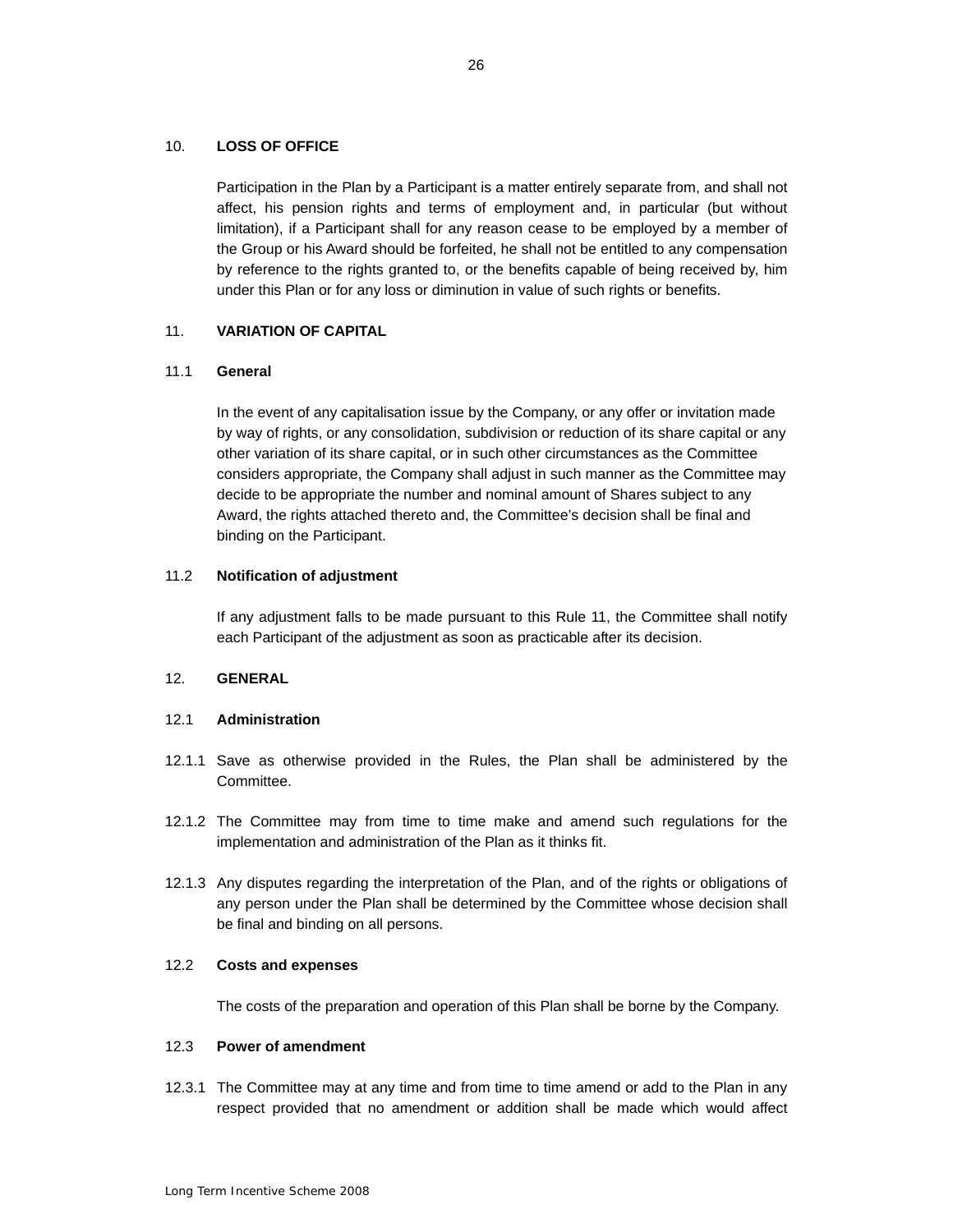(unless at least 75% of the Participants in the Plan at that time have given their consent in writing to the amendment) or which would be to the advantage of Participants without the Company in general meeting will not be required for amendments which maintain or obtain favourable tax, exchange control, or regulatory treatment for the Participants or any member of the Group or for minor amendments to benefit the administration of the adversely any of the subsisting rights of a Participant except with his consent in writing the prior approval of the Company in general meeting. However, the prior approval of Plan.

12.3.2 The Committee shall give written notice to all Participants of any amendment or alteration made in accordance with this Rule 12.3 which affects their rights.

#### 12.4 **Termination**

 The Committee may at any time suspend or terminate the operation of this Plan and in permanently but in all other respects the provisions of this Plan shall remain in force. In any event no Awards will be granted under the Plan more than 10 years after the date such event no further Awards will be granted for the time being or, as the case may be, of its adoption.

#### 12.5 **Not pensionable**

Awards granted under the Plan are not pensionable.

### 13. **NOTICES**

#### 13.1 **To Eligible Employees and Participants**

- 13.1.1 Save as otherwise provided herein, any notice or document to be given by the delivery or by sending it by ordinary post to his last known address or by facsimile to his Committee and/or the Company and/or the Trustees to any Eligible Employee or Participant may be given through normal internal communications or by personal number registered with the Company, while still an Eligible Employee.
- 13.1.2 Where a notice or document is sent by post it shall be deemed to have been received 72 hours after it was put into the post properly addressed and stamped.
- 13.1.3 All notices and documents sent by post will be sent at the risk of the Eligible Employee or Participant concerned. Neither the Company nor any of its Subsidiaries nor the respect of any notice or document sent, nor shall the Company or any of its Trustees shall have any liability whatsoever to any Eligible Employee or Participant in Subsidiaries or the Trustees be concerned to see that any Eligible Employee or Participant actually receives it.

#### 13.2 **To the Company**

 Employee or a Participant to the Company or the Committee shall be delivered or sent Save as otherwise herein provided, any notice or document given by an Eligible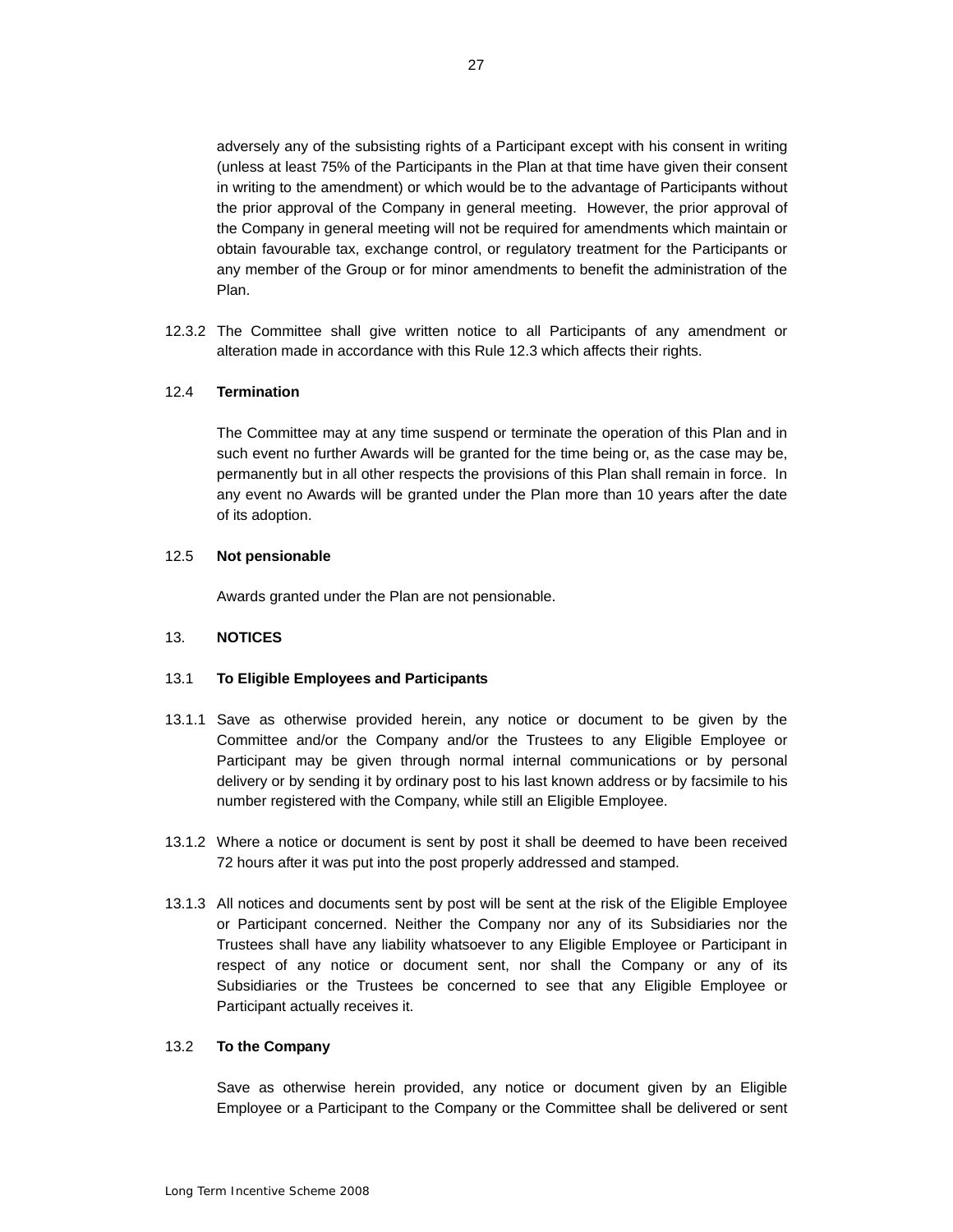to the Company at its registered office (or at such other place or places as the Committee may from time to time determine and notify to Eligible Employees and Participants) and be effective upon receipt.

### 13.3 **To the Trustees**

 Employee or a Participant to the Trustees shall be delivered or sent to the Trustees care of the Company at its registered office (or at such other place or places as the Trustees Save as otherwise herein provided, any notice or document given by an Eligible may from time to time determine and notify to Eligible Employees and Participants) and be effective upon receipt.

### 14. **PLAN LIMITS**

### 14.1 **General**

- (1) The Committee must ensure that the number of newly issued Shares which are used or to be used for the purposes of the Plan on any date does not exceed the limit set out in Rule 14.2.
- (2) For the purposes of this Rule 14:-
	- Companies Act 1985; (i) **"equity share capital"** has the meaning given to it by section 744 of the
	- (ii) an **"executive share option scheme"** is any share option scheme in which participation is limited to those senior employees and directors as may be selected at the discretion of the body administering the scheme;
	- (iii) the word **"issue"** means, in relation to Shares, the allotment and issue of Shares forming part of the authorised but unissued share capital of the Company; derivative expressions are to be construed accordingly;
	- (iv) a **"share incentive scheme"** is any scheme (other than a share option profits of the Group; and scheme) for employees of the Group which has been approved by the Company in general meeting and provides for the subscription of Shares out of
	- (v) a **"share option scheme"** is any scheme for employees of the Group which has been approved by the Company in general meeting and provides for the grant of options to employees to acquire Shares.

#### 14.2 **10% in 10 years for all schemes**

 The limit for this Rule is 10 per cent. of the number of Shares comprised in the Company's equity share capital on the day before the Date of Grant, less the total number of:-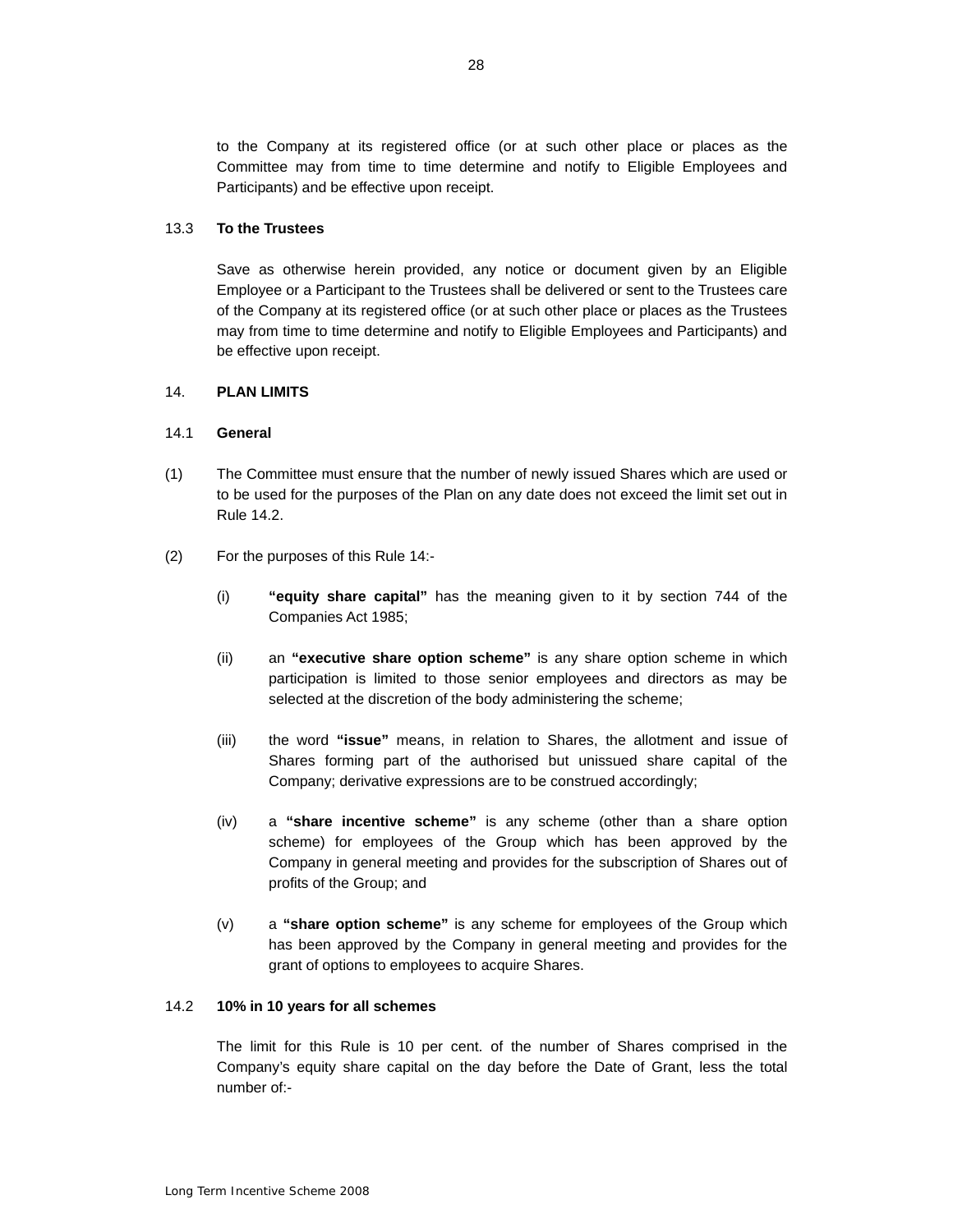- <span id="page-28-0"></span> (i) Shares issued on the exercise of options granted within the previous 10 years under any share option scheme;
- (ii) Shares remaining issuable in respect of options granted on the same date or within the previous 10 years under any share option scheme; and
- share incentive scheme in respect of moneys made available by the Group. (iii) Shares issued on the same date or within the previous 10 years under any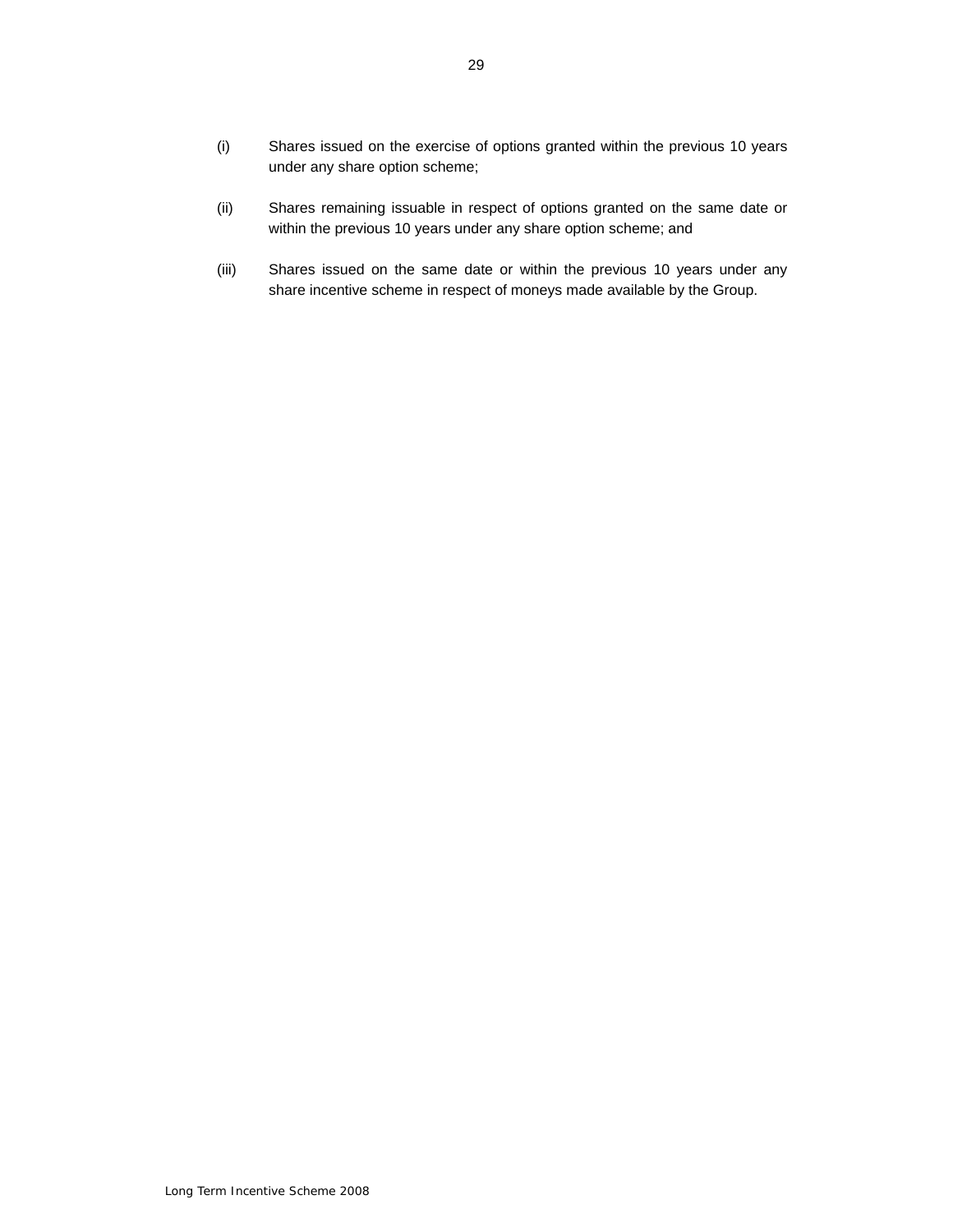### **APPENDIX A**

## <span id="page-29-0"></span>\_\_\_\_\_\_\_\_\_\_\_\_\_\_\_\_\_\_\_\_\_\_\_\_\_\_\_\_\_\_\_\_\_\_\_\_\_\_\_\_\_\_\_\_\_\_\_\_\_\_\_\_\_ **AWARD CERTIFICATE THIS DOCUMENT IS IMPORTANT AND SHOULD BE KEPT IN A SAFE PLACE**

 BY THIS DEED an Award is hereby granted, subject to the Rules of the Provident Financial Long Term Incentive Scheme, to the under-mentioned to receive an Option over the number of ordinary shares in the capital of Provident Financial plc specified below.

Date of Grant............... Start of Exercise Period................ Exercise Price……………..

Maximum Number of Shares subject to the Award: …………… Shares.

 $\left\langle \right\rangle$ 

Performance Target for Award : [Insert details]

 IN WITNESS whereof this document has been executed and delivered as a deed this [ ] day of [ ]2005 .

EXECUTED AS A DEED )

) Director ………………………. ) Director/Secretary ………………………. )

### **Notes**

- $1<sub>1</sub>$  representatives and may not be sold, transferred, charged or otherwise disposed of in This Award is personal to the Awardholder named herein and his legal personal any manner whatsoever.
- 2. Defined terms used in the certificate have the meanings given to them by the Rules of the Provident Financial Long Term Incentive Scheme.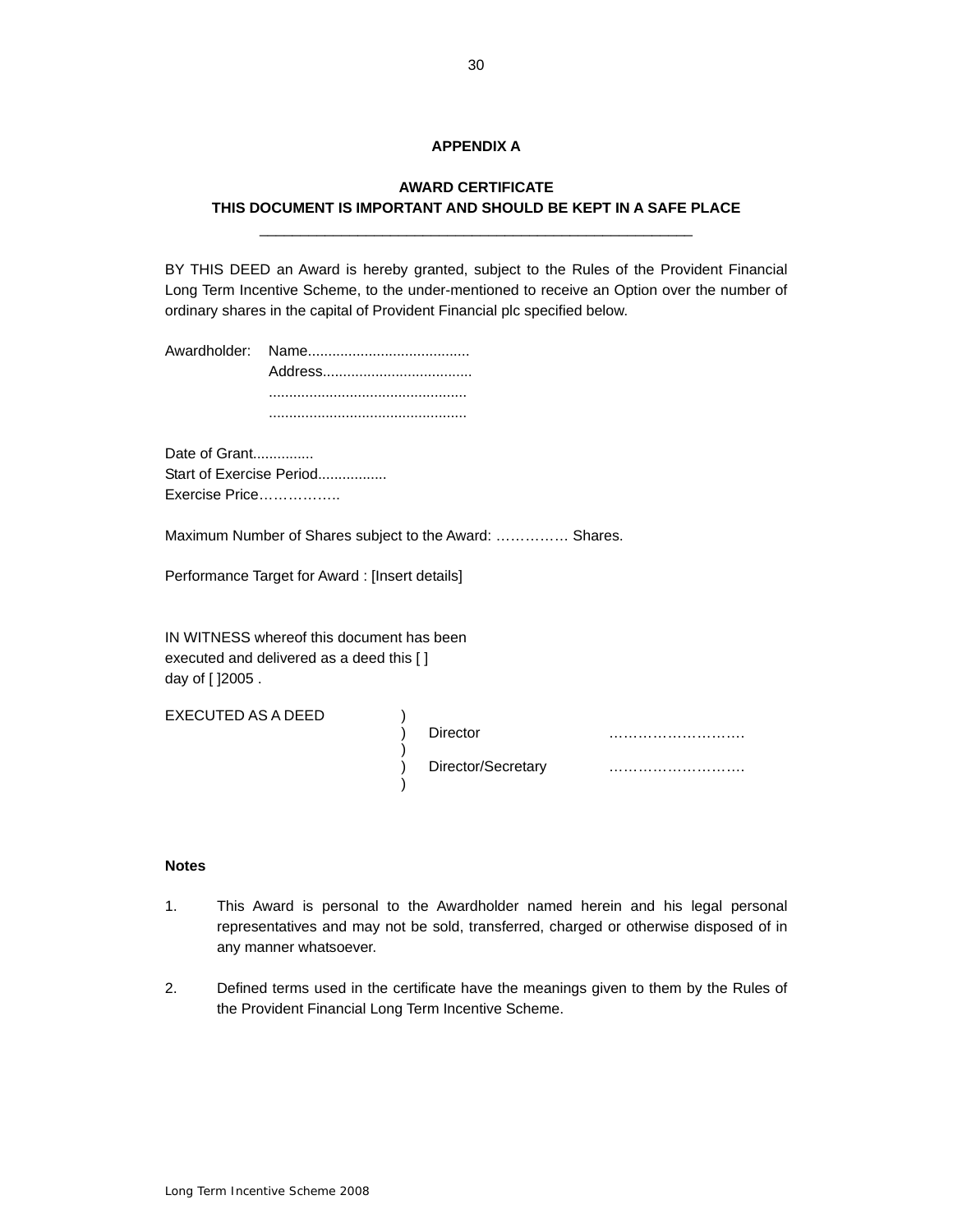### **APPENDIX B**

### **FORM OF AGREEMENT**

 (the "Scheme"). While recognising that such participation is at the discretion of the Committee I irrevocably agree that if an Award is made to me under the Scheme I shall irrevocably: I wish to be considered for participation in the Provident Financial Long Term Incentive Scheme

- $\bullet$ unless I make alternative arrangement to the satisfaction of the Company, authorise the Company (and any director or nominee thereof, as my attorney) and/or the Trustee, as my attorney, to sell sufficient of the Shares which are the subject of the Award to satisfy any withholding obligations of my employer or former employer on the exercise of the Award; and
- be bound by the Rules of this Scheme.

| SIGNED as a deed by  |                          |
|----------------------|--------------------------|
| in the presence of:- |                          |
|                      | (Signature of Executive) |

| Signature of Witness |  |
|----------------------|--|
| Name of Witness      |  |
| Address of Witness   |  |
|                      |  |
|                      |  |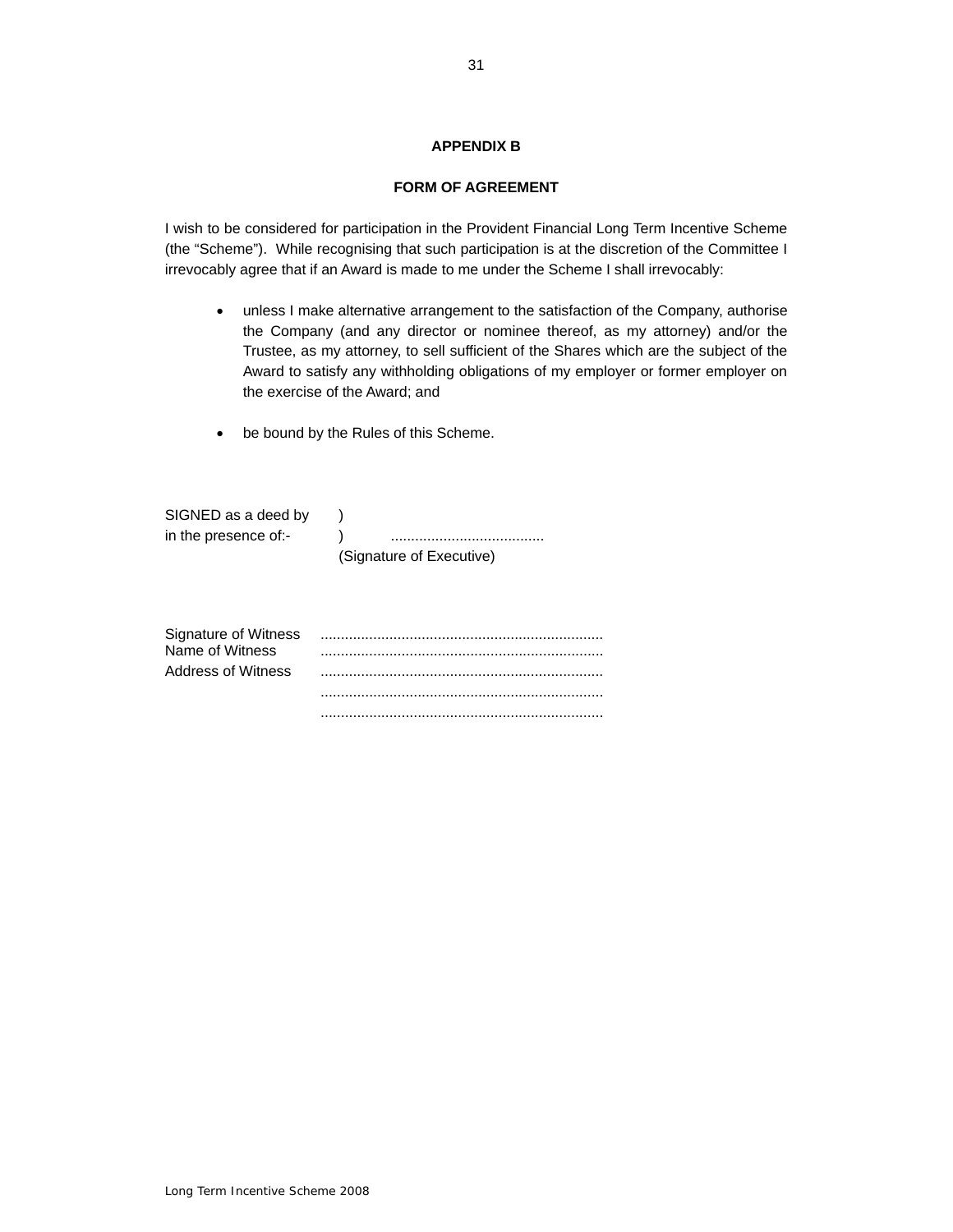## **APPENDIX C**

## **Schedule: Performance Target**

### **1. Definitions**

In this Schedule, the following words and expressions have the meaning shown next to them:

 **"Closing Value"** – In relation to a Shareholding, the arithmetic average of the Market Value of a share in that Shareholding on each of the Dealing Days falling within the period of three months Shareholding at the end of the Performance Period; ending with the last day of the Performance Period multiplied by the number of shares in the

 Committee which shall comprise for the purposes of the first Award; Cattles, London Scottish Leicester HBOS, Close Brothers, Debt Free Direct, Paragon Group, Kensington Group and **"Comparator Group"** means the comparator companies from time to time determined by the Bank, S&U, Bradford & Bingley, Lloyds TSB, Barclays, RBS, HSBC, Northern Rock, Alliance & Park Group;

 derived from the daily official list of the London Stock Exchange; **"Market Value"** – In relation to a share on any day is its middle market quotation on that day as

"**Median Level**" means the median TSR of the companies in the Comparator Group;

 **"Opening Value"** – In relation to a Shareholding the arithmetic average of the Market Value of a Share in that a shareholding on each of the Dealing Days falling within the period of three months ending with the day before the start of the Performance Period multiplied by 100;

**"Shareholding"** in a company is:

- (i) for the purposes of determining the Opening Value, a notional holding of 100 ordinary shares in that company; and
- company are used to purchase additional ordinary shares in the company at Market Value (ignoring stamp duty and any dealing costs) on the dealing day on which those (ii) for the purposes of determining the Closing Value, that notional holding of 100 shares increased to take account of dividends paid by the company during the Performance Period. For this purpose it is assumed that the net amount of any dividends paid by the shares are first quoted "ex" the dividend.

**"TSR"** - In relation to a company, the amount found by the following formula expressed as a percentage:

 $( closing value - opening value)$  x 100 opening value

### **2. The TSR Target**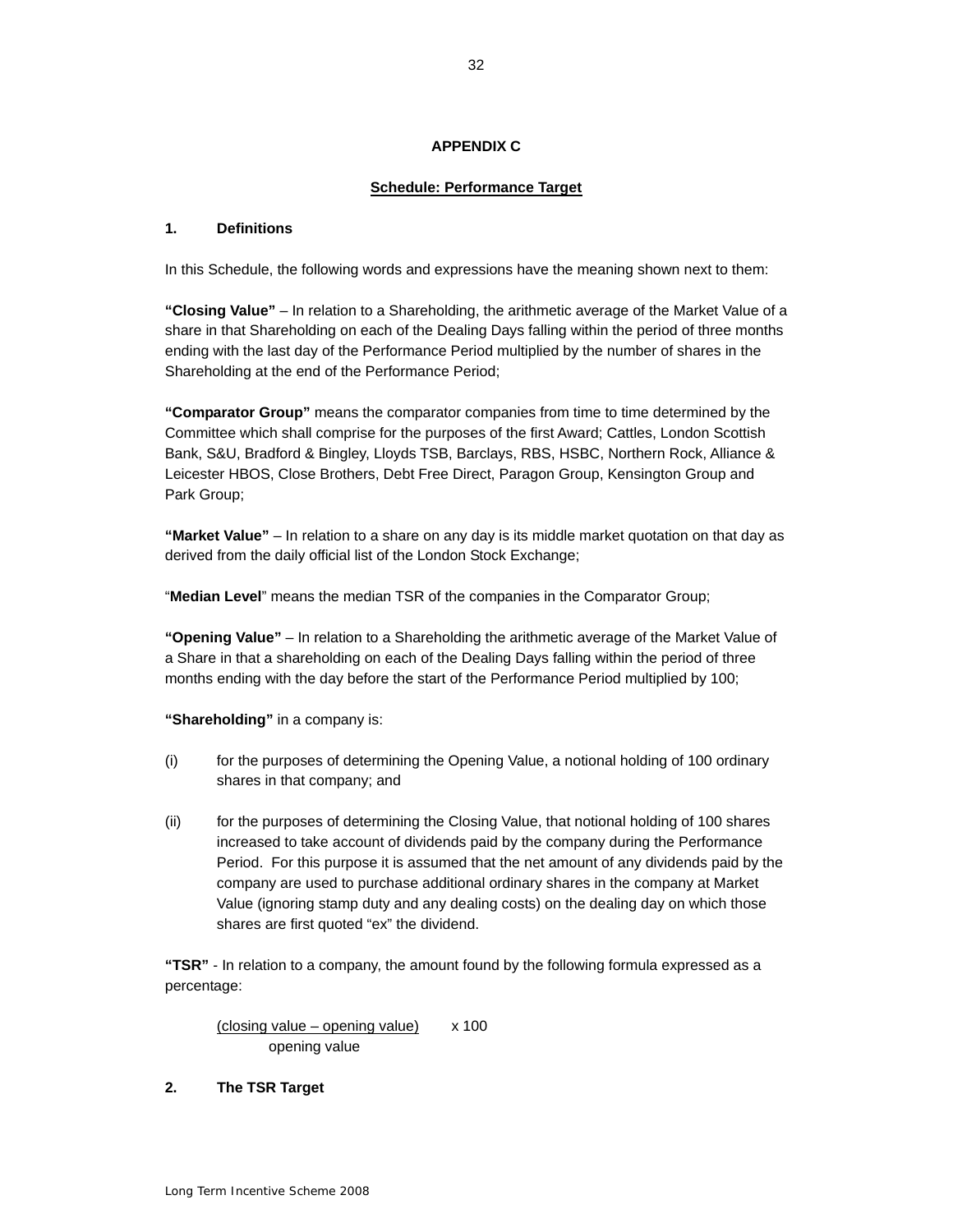- 2.1 Subject to the Rules of the Plan, the TSR of the Company and those of the companies in the Comparator Group will be calculated as soon as practicable at the end of the Performance Period. The percentage of TSR shares vesting if any will be determined as follows:
	- (i) if the Company's TSR position is at Median Level, then 25% of the Award will vest;
	- $(ii)$  100% of the Award will vest; and if the Company's TSR has exceeded Median Level by 8.5% per annum, then
	- (iii) vesting between these levels of performance will be on a straight line basis, so that if TSR is 4.25% above Median Level performance per annum, then 50% of the Award would vest.

## **3. Changes to TSR**

 3.1 In the event that a company's TSR ceases to be available, the approach set out in the following table will apply unless the Committee in its absolute discretion, decides otherwise.

| Event                                                                            | Approach                                                                                                                                                                                                         |
|----------------------------------------------------------------------------------|------------------------------------------------------------------------------------------------------------------------------------------------------------------------------------------------------------------|
| The Company drops out of the Comparator<br>Group due to delisting or suspension. | Exclude company from calculation of the<br>median.                                                                                                                                                               |
| Company is acquired by another company<br>within the Comparator Group            | Keep both companies in the Comparator<br>Group.<br>Preacquisition use historical TSR for each                                                                                                                    |
|                                                                                  | company, post-acquisition apply the TSR<br>performance of the acquirer to both<br>companies.                                                                                                                     |
| Companies acquired by a company outside<br>the Comparator Group.                 | Keep company in the Comparator Group.                                                                                                                                                                            |
|                                                                                  | Preacquisition use historical TSR, post-<br>acquisition apply the TSR performance of the<br>acquirer.                                                                                                            |
| Company demerges into two separate<br>companies.                                 | Keep company in the Comparator Group.<br>Pre-demerger use its historical TSR, Post-<br>demerger assume weighted average of both<br>companies based on relative market<br>capitalisation at the time of demerger. |
| Provident Financial acquires a Comparator                                        | Uses actual TSR pre-acquisition and the<br>median of all other comparators post-                                                                                                                                 |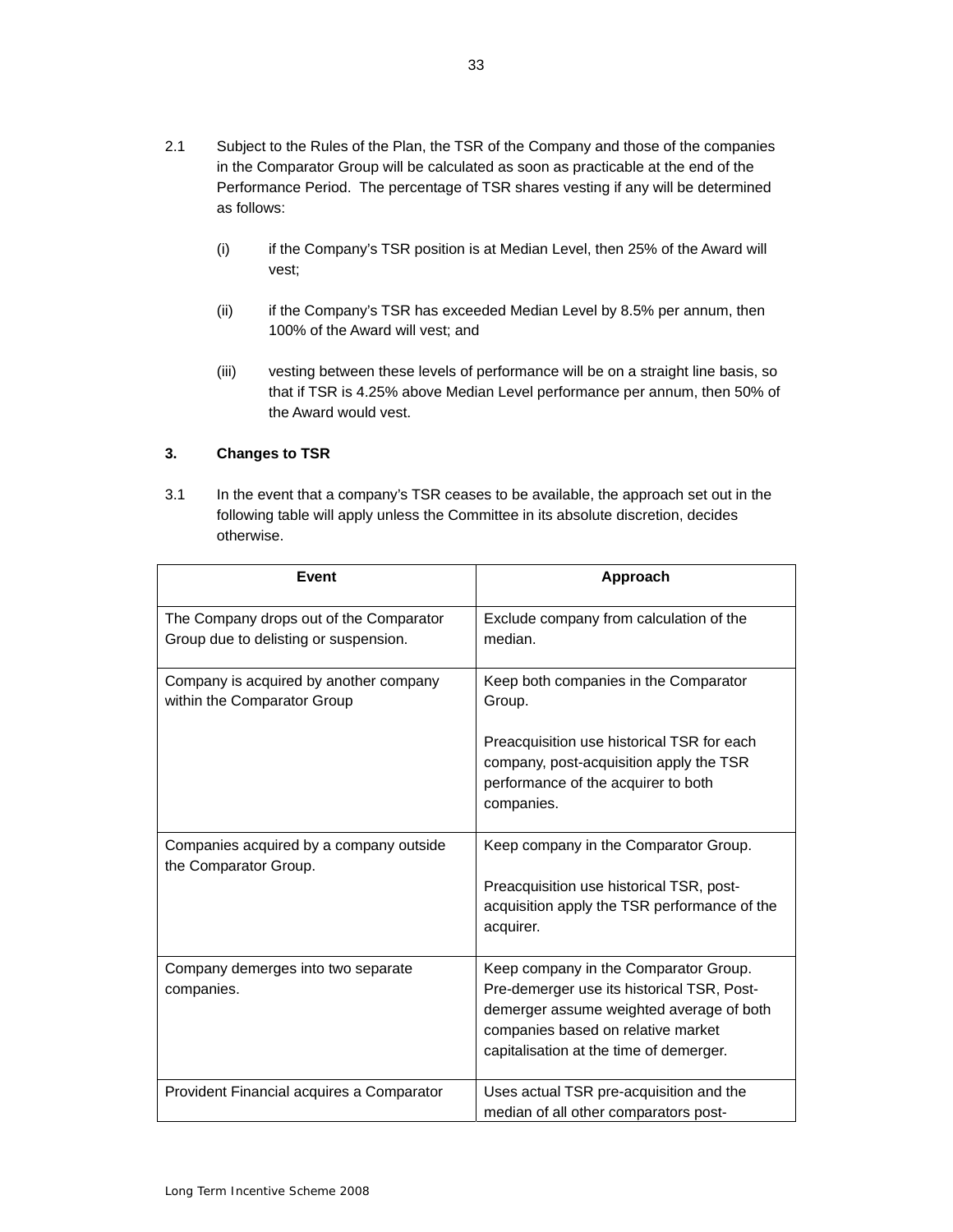| Group member. | acquisition. |
|---------------|--------------|
|               |              |

- Committee must make such adjustments to the comparator group as it considers fair and reasonable including, without limitation, excluding that company from the 3.2 To the extent that an event occurs which is not covered by the table at 3.1 above or the Committee decides in its absolute discretion not to adopt the approach in that table, the Comparator Group or substituting another company.
- 3.3 A Shareholding may be adjusted in such manner as the Committee determines to be fair and reasonable in such circumstances as the Committee considers appropriate including, without limitation, any variation of the share capital of a company within the Comparator Group or any demerger of such a company.

## 4. Underlying Business Performance

 reflection of the underlying business performance of the Company in order for an Award The Committee must satisfy itself that the Company's TSR performance is a genuine to vest.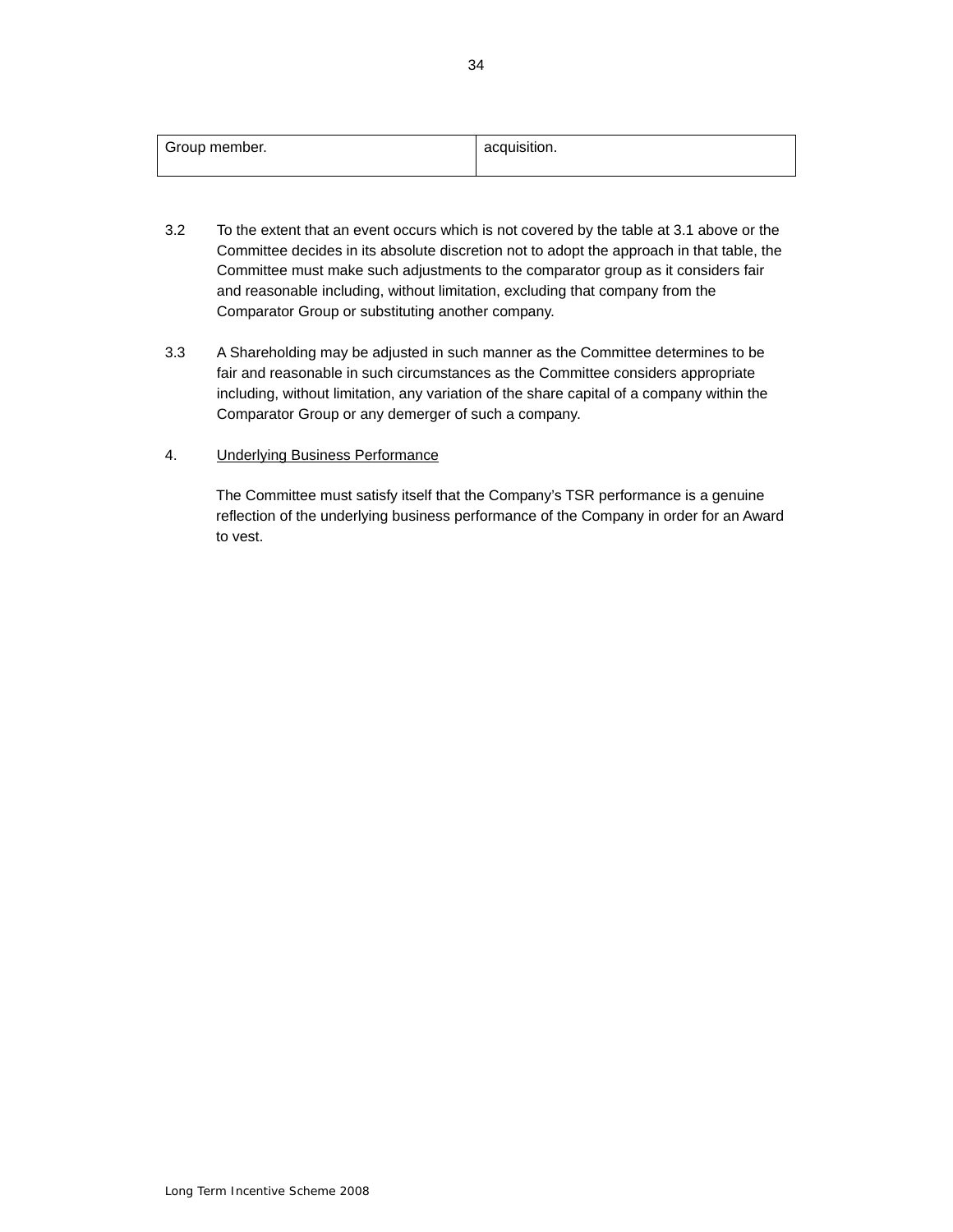#### **THE PROVIDENT FINANCIAL LONG TERM INCENTIVE SCHEME 2006**

 an ordinary resolution of the Company passed on 17 May 2006 and 13 July 2007 and 8 May 2008 Established by a resolution of the Remuneration Committee of the Company in May 2006 pursuant to as amended on 13 December 2006,

\_\_\_\_\_\_\_\_\_\_\_\_\_\_\_\_\_\_\_\_\_\_\_\_\_\_\_\_\_\_\_\_\_\_\_\_\_\_\_\_\_\_\_\_\_\_\_

\_\_\_\_\_\_\_\_\_\_\_\_\_\_\_\_\_\_\_\_\_\_\_\_\_\_\_\_\_\_\_\_\_\_\_\_\_\_\_\_\_\_\_\_\_\_\_

SLAUGHTER AND MAY One Bunhill Row, London EC1Y 8YY (Ref: RXD)

PN071640070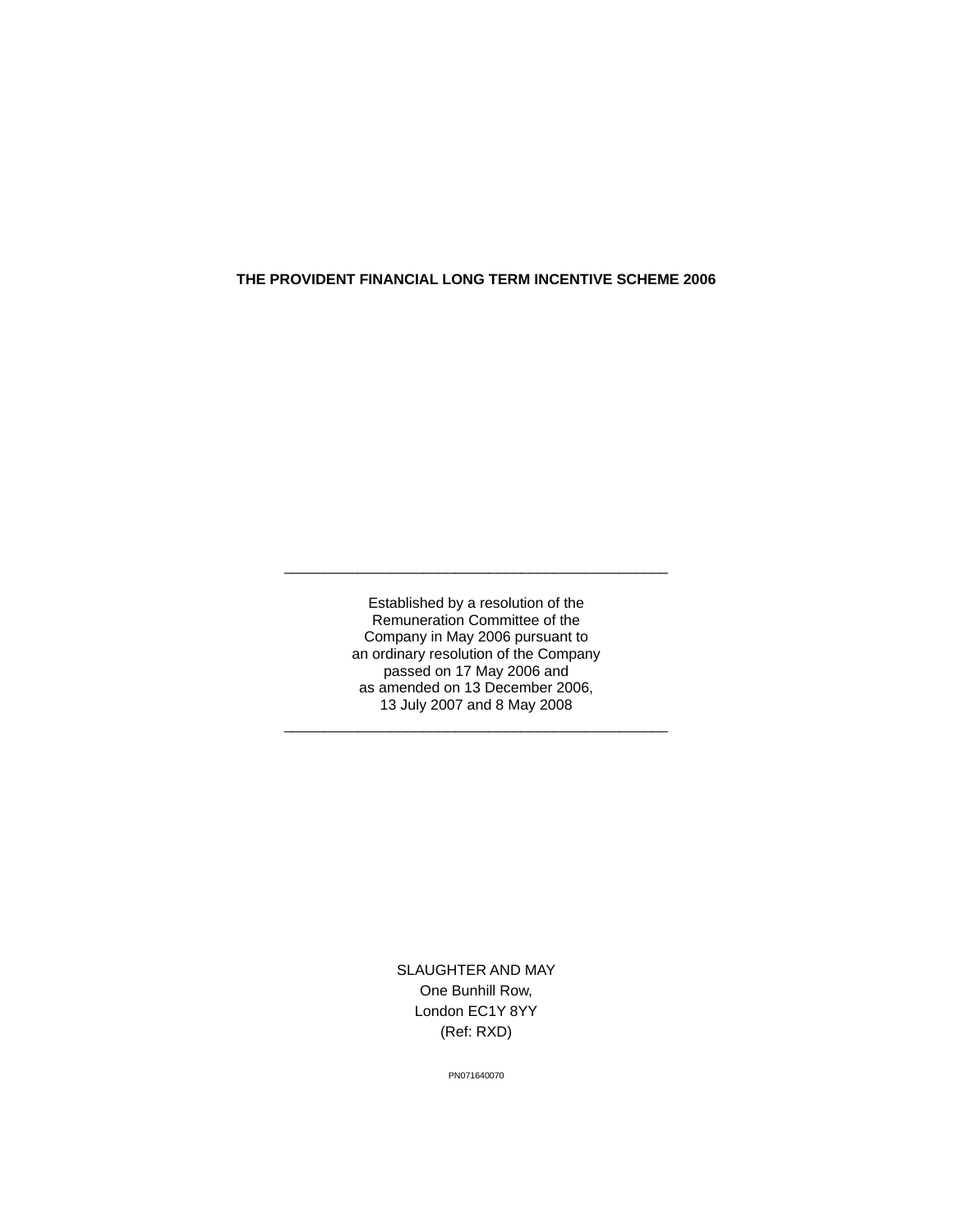## **THE PROVIDENT FINANCIAL LONG TERM INCENTIVE SCHEME 2006**

### **CONTENTS**

| <b>Part I: Awards of Conditional Shares</b> |                                             | Page           |
|---------------------------------------------|---------------------------------------------|----------------|
| 1.                                          | <b>INTERPRETATION AND CONSTRUCTION</b>      | 1              |
| 1.1                                         | Definitions                                 | 1              |
| 1.2                                         | Construction                                | $\overline{2}$ |
| 1.3                                         | Governing law                               | 3              |
| 2.                                          | <b>GRANT OF PARTICIPATION</b>               | 3              |
| 2.1                                         | Invitation to participate                   | 3              |
| 2.2                                         | <b>Grant of Awards</b>                      | 3              |
| 2.3                                         | <b>Individual Limit</b>                     | 4              |
| 2.4                                         | Performance Target                          | 4              |
| 3.                                          | <b>VESTING</b>                              | 4              |
| 3.1                                         | Vesting and Performance Target              | 4              |
| 3.2                                         | Forfeiture of Awards                        | 5              |
| 3.3                                         | Model Code                                  | 5              |
| 3.4                                         | Procedure on Vesting                        | 5              |
| 4.                                          | <b>RESTRICTED PERIOD</b>                    | 6              |
| 4.1                                         | Obligation on Participant                   | 6              |
| 5.                                          | <b>VESTING AND FORFEITURE OF AN AWARD</b>   | 6              |
| 5.1                                         | Vesting of Awards                           | 6              |
| 5.2                                         | Cessation of employment - general           | $\overline{7}$ |
| 5.3                                         | Cessation of employment - vesting of Awards | $\overline{7}$ |
| 5.4                                         | Forfeiture of Awards                        | $\overline{7}$ |
| 6.                                          | <b>CHANGE IN CONTROL AND LIQUIDATION</b>    | 8              |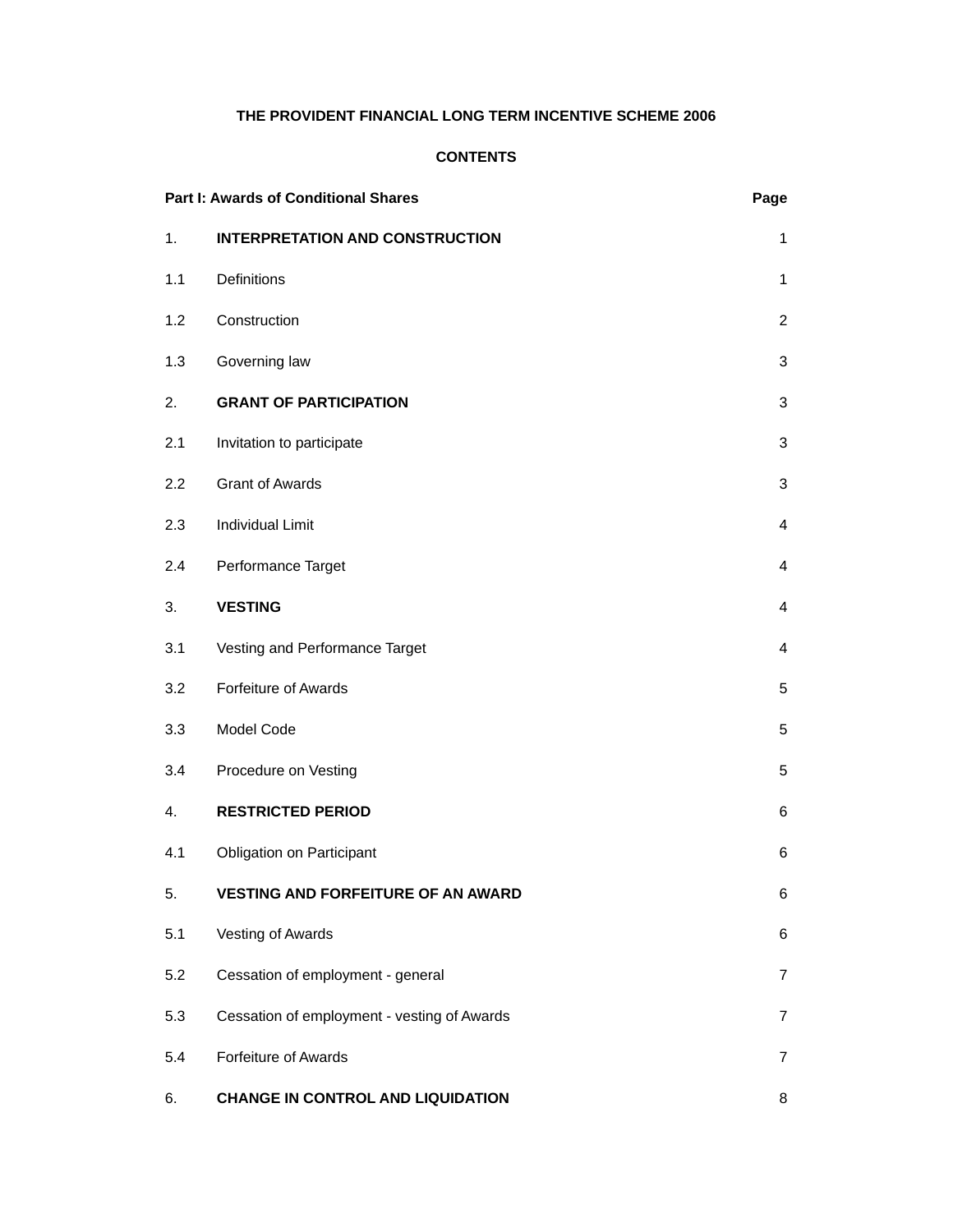| 6.1               | Change in Control                      | 8                |    |
|-------------------|----------------------------------------|------------------|----|
| 6.2               | Scheme of arrangement                  | 8                |    |
| 6.3               | Liquidation                            | 8                |    |
| 7.                | <b>WITHHOLDING OBLIGATIONS</b>         | 8                |    |
| 7.1               | Application of Rule                    | 8                |    |
| 7.2               | Authority to sell Shares               | 8                |    |
| 7.3               | Exclusion                              | 9                |    |
| 8.                | NON-TRANSFERABILITY OF AWARDS          | 9                |    |
| 9.                | <b>LOSS OF OFFICE</b>                  | 9                |    |
| 10.               | <b>VARIATION OF CAPITAL</b>            | 9                |    |
| 11.               | <b>GENERAL</b>                         | 9                |    |
| 11.1              | Administration                         | 9                |    |
| 11.2              | Costs and expenses                     | $\boldsymbol{9}$ |    |
| 11.3              | Power of amendment                     | 9                |    |
| 11.4              | Termination                            | 10               |    |
| 11.5              | Not pensionable                        | 10               |    |
| 12.               | <b>NOTICES</b>                         | 10               |    |
| 12.1              | To Eligible Employees and Participants | $10$             |    |
| 12.2              | To the Company                         | 11               |    |
| 12.3              | To the Trustees                        | 11               |    |
| 13.               | <b>PLAN LIMITS</b>                     | 11               |    |
| 13.1              | General                                | 11               |    |
| 13.2              | 10% in 10 years for all schemes        |                  | 12 |
| 13.3              | 5% in 10 years for executive schemes   | 12               |    |
| <b>APPENDIX A</b> |                                        | 13               |    |